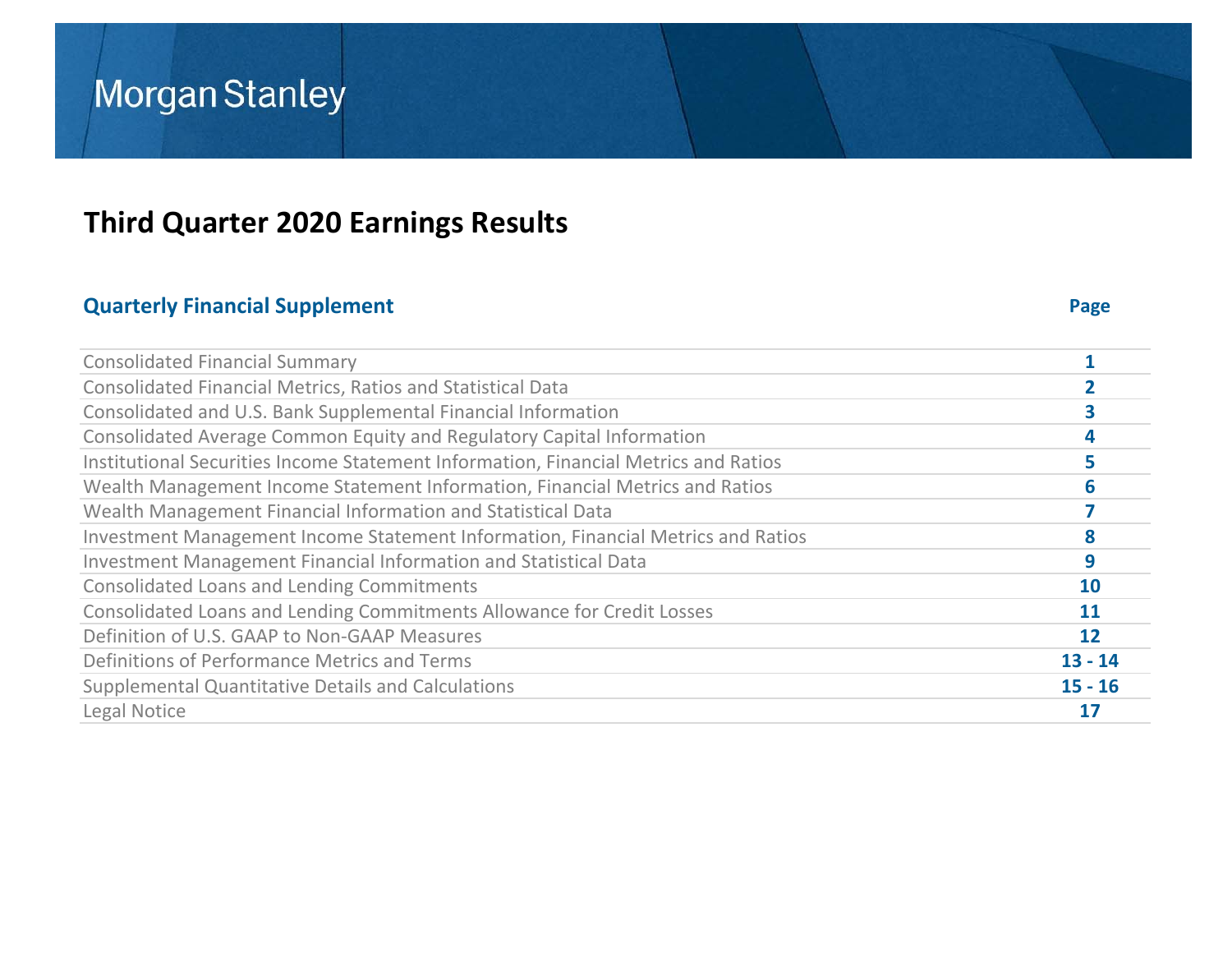### **Consolidated Financial Summary (unaudited, dollars in millions)**

|                                                           |              |     | <b>Quarter Ended</b> |    |              |                          | <b>Percentage Change From:</b> |     |              | <b>Nine Months Ended</b> |              | Percentage |
|-----------------------------------------------------------|--------------|-----|----------------------|----|--------------|--------------------------|--------------------------------|-----|--------------|--------------------------|--------------|------------|
|                                                           | Sep 30, 2020 |     | Jun 30, 2020         |    | Sep 30, 2019 | Jun 30, 2020             | Sep 30, 2019                   |     | Sep 30, 2020 |                          | Sep 30, 2019 | Change     |
| <b>Net revenues</b>                                       |              |     |                      |    |              |                          |                                |     |              |                          |              |            |
| Institutional Securities                                  | 6,062        | \$. | 7,977                | \$ | 5,023        | (24%)                    | 21%                            | Ś   | 18,944       | Ś.                       | 15,332       | 24%        |
| <b>Wealth Management</b>                                  | 4.657        |     | 4,680                |    | 4,358        | $\overline{a}$           | 7%                             |     | 13,374       |                          | 13,155       | 2%         |
| <b>Investment Management</b>                              | 1,056        |     | 886                  |    | 764          | 19%                      | 38%                            |     | 2,634        |                          | 2,407        | 9%         |
| <b>Intersegment Eliminations</b>                          | (118)        |     | (129)                |    | (113)        | 9%                       | (4%)                           |     | (394)        |                          | (332)        | (19%)      |
| Net revenues                                              | 11,657       |     | 13,414               |    | 10,032       | (13%)                    | 16%                            |     | 34,558       |                          | 30,562       | 13%        |
| <b>Non-interest expenses</b>                              |              |     |                      |    |              |                          |                                |     |              |                          |              |            |
| <b>Institutional Securities</b>                           | 4,014        | \$  | 4,984                | \$ | 3,716        | (19%)                    | 8%                             | Ś   | 12,953       | Ś                        | 10,967       | 18%        |
| Wealth Management                                         | 3,537        |     | 3,538                |    | 3,120        | $\mathbf{u}$             | 13%                            |     | 10,057       |                          | 9,486        | 6%         |
| <b>Investment Management</b>                              | 741          |     | 670                  |    | 599          | 11%                      | 24%                            |     | 1,960        |                          | 1,869        | 5%         |
| <b>Intersegment Eliminations</b>                          | (122)        |     | (133)                |    | (113)        | 8%                       | (8%)                           |     | (400)        |                          | (328)        | (22%)      |
| Non-interest expenses <sup>(1)</sup>                      | 8,170        | Ŝ.  | 9,059                |    | 7,322        | (10%)                    | 12%                            |     | 24,570       |                          | 21,994       | 12%        |
| Income before taxes                                       |              |     |                      |    |              |                          |                                |     |              |                          |              |            |
| <b>Institutional Securities</b>                           | 2,048        | \$  | 2,993                | \$ | 1,307        | (32%)                    | 57%                            | Ś   | 5,991        | \$                       | 4,365        | 37%        |
| <b>Wealth Management</b>                                  | 1,120        |     | 1,142                |    | 1,238        | (2%)                     | (10%)                          |     | 3,317        |                          | 3,669        | (10%)      |
| <b>Investment Management</b>                              | 315          |     | 216                  |    | 165          | 46%                      | 91%                            |     | 674          |                          | 538          | 25%        |
| <b>Intersegment Eliminations</b>                          |              |     |                      |    | 0            |                          | $\ast$                         |     | 6            |                          | (4)          | $\ast$     |
| Income before taxes                                       | 3,487        | Ŝ.  | 4,355                |    | 2,710        | (20%)                    | 29%                            |     | 9,988        |                          | 8,568        | 17%        |
| Net Income applicable to Morgan Stanley                   |              |     |                      |    |              |                          |                                |     |              |                          |              |            |
| <b>Institutional Securities</b>                           | 1,647        |     | 2,186                | Ŝ. | 1,073        | (25%)                    | 53%                            | Ś   | 4,590        | \$                       | 3,565        | 29%        |
| Wealth Management                                         | 842          |     | 853                  |    | 962          | (1%)                     | (12%)                          |     | 2,559        |                          | 2,839        | (10%)      |
| <b>Investment Management</b>                              | 225          |     | 154                  |    | 138          | 46%                      | 63%                            |     | 457          |                          | 402          | 14%        |
| <b>Intersegment Eliminations</b>                          |              |     |                      |    | 0            | $\overline{\phantom{a}}$ | $\ast$                         |     | 5            |                          | (3)          | $\ast$     |
| Net Income applicable to Morgan Stanley                   | 2,717        |     | 3,196                |    | 2,173        | (15%)                    | 25%                            |     | 7,611        |                          | 6,803        | 12%        |
| Earnings applicable to Morgan Stanley common shareholders | 2,597        | \$. | 3,047                |    | 2,060        | (15%)                    | 26%                            | \$. | 7,234        | \$.                      | 6,427        | 13%        |

The End Notes are an integral part of this presentation. See pages 12 - 17 for Definition of U.S. GAAP to Non‐GAAP Measures, Definitions of Performance Metrics and Terms, Supplemental Quantitative Details and Calculations, and Legal Notice.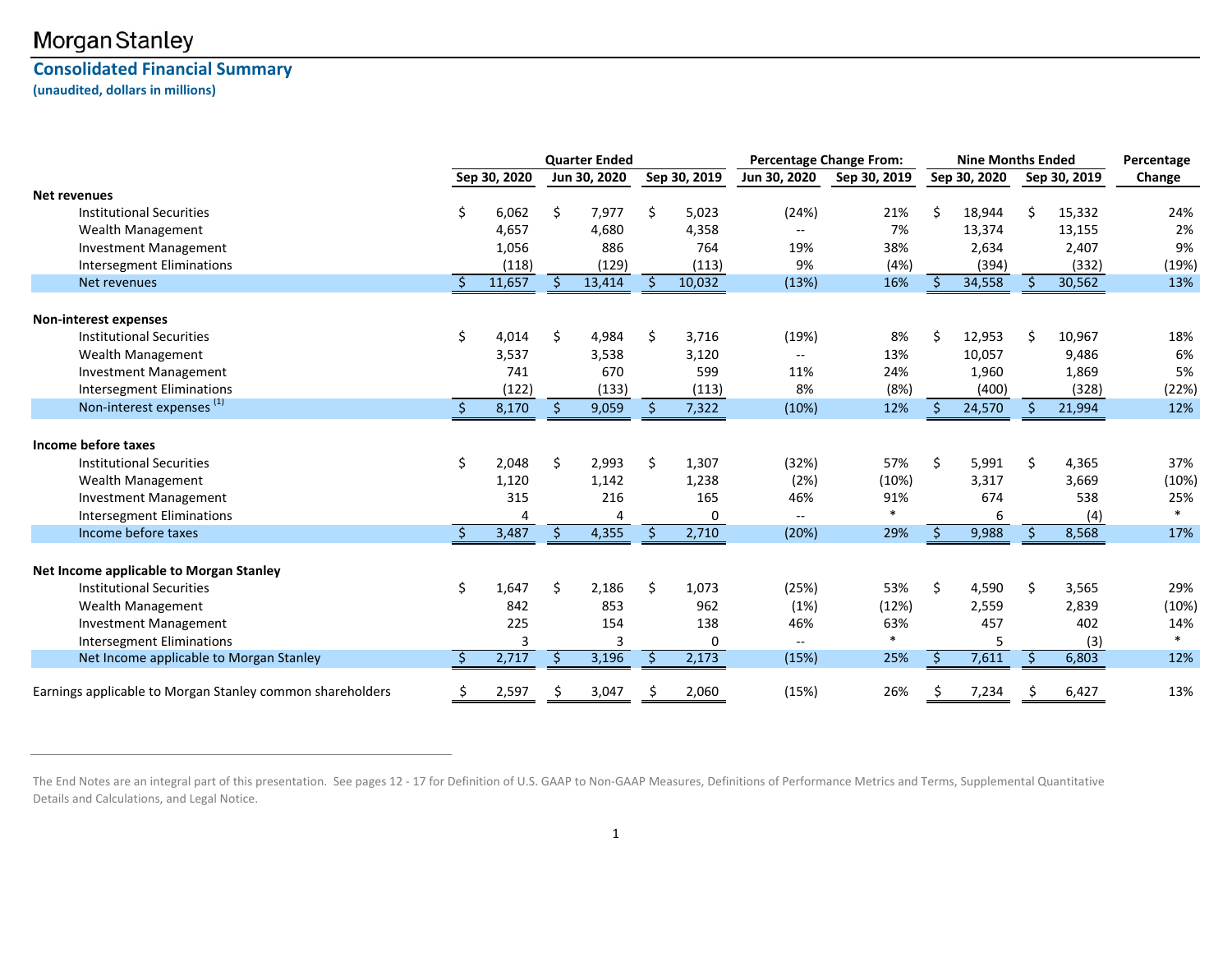### **Consolidated Financial Metrics, Ratios and Statistical Data (unaudited)**

|                                                                                                                                                                                                            | <b>Quarter Ended</b> |                                   | <b>Percentage Change From:</b> |                                   |          | <b>Nine Months Ended</b>          |                                                            | Percentage           |          |                                   |          |                                   |              |
|------------------------------------------------------------------------------------------------------------------------------------------------------------------------------------------------------------|----------------------|-----------------------------------|--------------------------------|-----------------------------------|----------|-----------------------------------|------------------------------------------------------------|----------------------|----------|-----------------------------------|----------|-----------------------------------|--------------|
|                                                                                                                                                                                                            |                      | Sep 30, 2020                      |                                | Jun 30, 2020                      |          | Sep 30, 2019                      | Jun 30, 2020                                               | Sep 30, 2019         |          | Sep 30, 2020                      |          | Sep 30, 2019                      | Change       |
| <b>Financial Metrics:</b>                                                                                                                                                                                  |                      |                                   |                                |                                   |          |                                   |                                                            |                      |          |                                   |          |                                   |              |
| Earnings per basic share<br>Earnings per diluted share                                                                                                                                                     | \$<br>\$             | 1.68<br>1.66                      | \$<br>\$                       | 1.98<br>1.96                      | \$<br>\$ | 1.28<br>1.27                      | (15%)<br>(15%)                                             | 31%<br>31%           | \$<br>\$ | 4.68<br>4.62                      | \$<br>\$ | 3.94<br>3.89                      | 19%<br>19%   |
| Return on average common equity<br>Return on average tangible common equity                                                                                                                                |                      | 13.2%<br>15.0%                    |                                | 15.7%<br>17.8%                    |          | 11.2%<br>12.9%                    |                                                            |                      |          | 12.6%<br>14.3%                    |          | 11.8%<br>13.5%                    |              |
| Book value per common share<br>Tangible book value per common share                                                                                                                                        | \$<br>\$             | 50.67<br>44.81                    | \$<br>\$                       | 49.57<br>43.68                    | \$<br>\$ | 45.49<br>39.73                    |                                                            |                      | \$<br>\$ | 50.67<br>44.81                    | \$<br>\$ | 45.49<br>39.73                    |              |
| Excluding intermittent net discrete tax provision / benefit (1)(2)<br>Adjusted earnings per diluted share<br>Adjusted return on average common equity<br>Adjusted return on average tangible common equity | \$                   | 1.59<br>12.6%<br>14.3%            | \$                             | 2.04<br>16.4%<br>18.6%            | \$       | 1.21<br>10.7%<br>12.3%            | (22%)                                                      | 31%                  | \$       | 4.62<br>12.5%<br>14.2%            | \$       | 3.77<br>11.5%<br>13.1%            | 23%          |
| <b>Financial Ratios:</b>                                                                                                                                                                                   |                      |                                   |                                |                                   |          |                                   |                                                            |                      |          |                                   |          |                                   |              |
| Pre-tax profit margin<br>Compensation and benefits as a % of net revenues<br>Non-compensation expenses as a % of net revenues<br>Firm expense efficiency ratio<br>Effective tax rate $^{(1)(2)}$           |                      | 30%<br>44%<br>26%<br>70%<br>21.1% |                                | 32%<br>45%<br>23%<br>68%<br>25.7% |          | 27%<br>44%<br>29%<br>73%<br>18.2% |                                                            |                      |          | 29%<br>45%<br>27%<br>71%<br>22.2% |          | 28%<br>45%<br>27%<br>72%<br>19.1% |              |
| <b>Statistical Data:</b>                                                                                                                                                                                   |                      |                                   |                                |                                   |          |                                   |                                                            |                      |          |                                   |          |                                   |              |
| Period end common shares outstanding (millions)<br>Average common shares outstanding (millions)<br>Basic<br>Diluted                                                                                        |                      | 1,576<br>1,542<br>1,566           |                                | 1,576<br>1,541<br>1,557           |          | 1,624<br>1,604<br>1,627           | $\overline{\phantom{m}}$<br>$\overline{\phantom{a}}$<br>1% | (3%)<br>(4%)<br>(4%) |          | 1,546<br>1,565                    |          | 1,632<br>1,653                    | (5%)<br>(5%) |
| Worldwide employees                                                                                                                                                                                        |                      | 63.051                            |                                | 61,596                            |          | 60,532                            | 2%                                                         | 4%                   |          |                                   |          |                                   |              |

The End Notes are an integral part of this presentation. See pages 12 - 17 for Definition of U.S. GAAP to Non‐GAAP Measures, Definitions of Performance Metrics and Terms, Supplemental Quantitative Details and Calculations, and Legal Notice.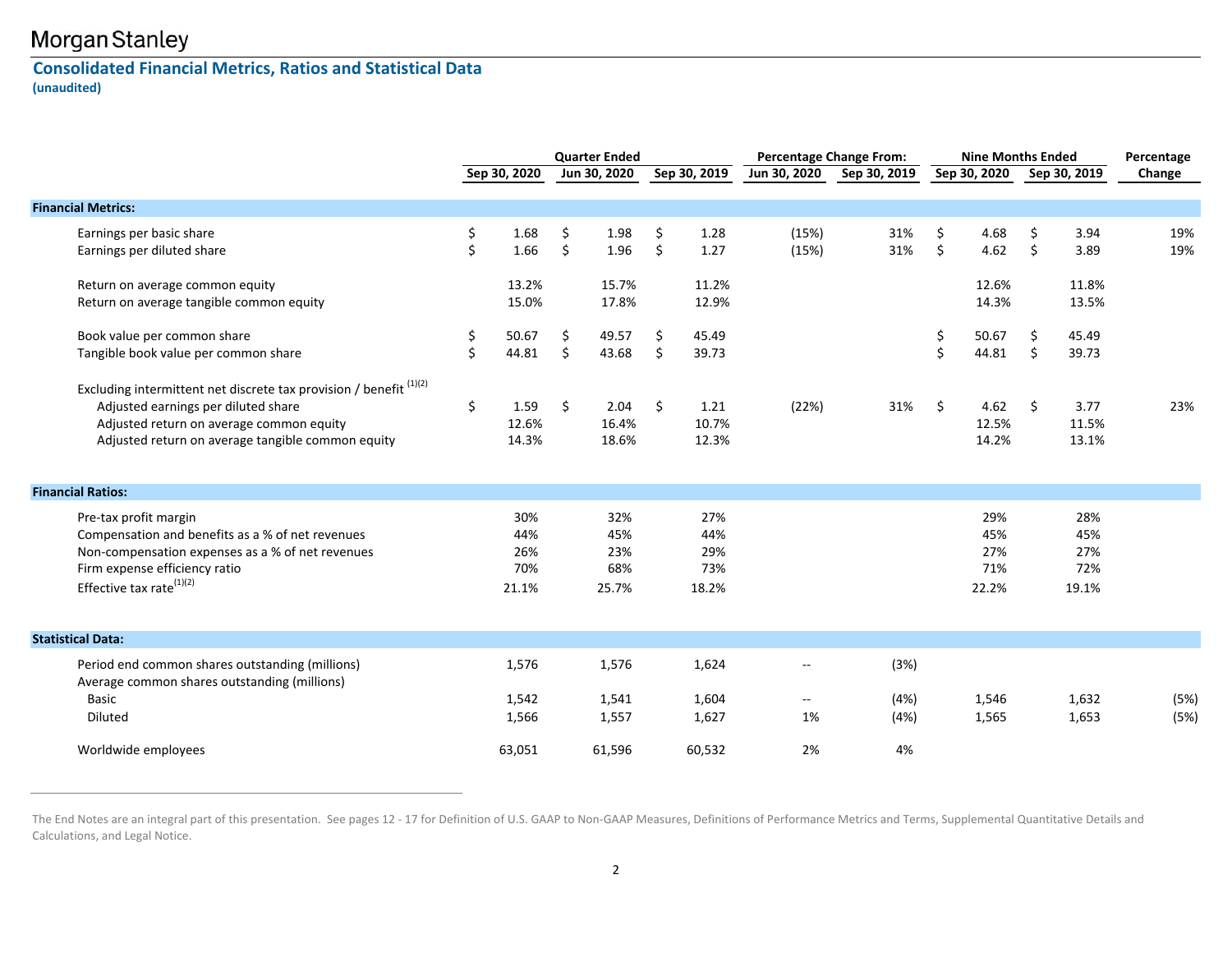### **Consolidated and U.S. Bank Supplemental Financial Information (unaudited, dollars in millions)**

|                                                           |    |              |     | <b>Quarter Ended</b> |    |              |              | <b>Percentage Change From:</b> | <b>Nine Months Ended</b> |    |              | Percentage               |
|-----------------------------------------------------------|----|--------------|-----|----------------------|----|--------------|--------------|--------------------------------|--------------------------|----|--------------|--------------------------|
|                                                           |    | Sep 30, 2020 |     | Jun 30, 2020         |    | Sep 30, 2019 | Jun 30, 2020 | Sep 30, 2019                   | Sep 30, 2020             |    | Sep 30, 2019 | Change                   |
| <b>Consolidated Balance sheet</b>                         |    |              |     |                      |    |              |              |                                |                          |    |              |                          |
| <b>Total assets</b>                                       | S  | 955,940      | \$. | 975,363              |    | 902,604      | (2%)         | 6%                             |                          |    |              |                          |
| Loans <sup>(1)</sup>                                      |    | 154,570      |     | 150,723              |    | 135,546      | 3%           | 14%                            |                          |    |              |                          |
| Deposits                                                  |    | 239,253      |     | 236,849              |    | 180,738      | 1%           | 32%                            |                          |    |              |                          |
| Liquidity Resources <sup>(2)</sup>                        |    | 267,292      |     | 301,407              |    | 223,827      | (11%)        | 19%                            |                          |    |              |                          |
| Long-term debt outstanding                                |    | 198,891      |     | 202,238              |    | 192,362      | (2%)         | 3%                             |                          |    |              |                          |
| Maturities of long-term debt outstanding (next 12 months) | S  | 20,247       |     | 20,076               |    | 23,498       | 1%           | (14%)                          |                          |    |              |                          |
|                                                           |    |              |     |                      |    |              |              |                                |                          |    |              |                          |
| Common equity                                             | Ś. | 79,874       | -S  | 78,125               |    | 73,862       | 2%           | 8%                             |                          |    |              |                          |
| Less: Goodwill and intangible assets                      |    | (9, 228)     |     | (9, 286)             |    | (9,350)      | (1%)         | (1%)                           |                          |    |              |                          |
| Tangible common equity                                    |    | 70,646       | S   | 68,839               |    | 64,512       | 3%           | 10%                            |                          |    |              |                          |
| Preferred equity                                          | \$ | 8,520        | \$  | 8,520                | S  | 8,520        |              |                                |                          |    |              |                          |
|                                                           |    |              |     |                      |    |              |              |                                |                          |    |              |                          |
| <b>U.S. Bank Supplemental Financial Information</b>       |    |              |     |                      |    |              |              |                                |                          |    |              |                          |
| <b>Total Assets</b>                                       | Ś. | 266,221      | Ŝ.  | 263,934              | S. | 210,968      | 1%           | 26%                            |                          |    |              |                          |
| Loans                                                     |    | 140,639      |     | 136,613              |    | 123,948      | 3%           | 13%                            |                          |    |              |                          |
| Investment securities portfolio <sup>(3)</sup>            |    | 91,096       |     | 92,270               |    | 70,668       | (1%)         | 29%                            |                          |    |              |                          |
| Deposits                                                  | Ś  | 238,025      | S   | 235,959              | ς  | 179,610      | 1%           | 33%                            |                          |    |              |                          |
| <b>Regional revenues</b>                                  |    |              |     |                      |    |              |              |                                |                          |    |              |                          |
| Americas                                                  | \$ | 8,387        | Ŝ.  | 9,765                | Ŝ. | 7,489        | (14%)        | 12%                            | \$<br>24,798             | Ŝ. | 22,336       | 11%                      |
| EMEA (Europe, Middle East, Africa)                        |    | 1,473        |     | 2,049                |    | 1,409        | (28%)        | 5%                             | 4,670                    |    | 4,687        | $\hspace{0.05cm} \ldots$ |
| Asia                                                      |    | 1,797        |     | 1,600                |    | 1,134        | 12%          | 58%                            | 5,090                    |    | 3,539        | 44%                      |
| Consolidated net revenues                                 |    | 11,657       |     | 13,414               |    | 10,032       | (13%)        | 16%                            | 34,558                   |    | 30,562       | 13%                      |

3

The End Notes are an integral part of this presentation. See pages 12 ‐ 17 for Definition of U.S. GAAP to Non‐GAAP Measures, Definitions of Performance Metrics and Terms, Supplemental Quantitative Details and Calculations, and Legal Notice.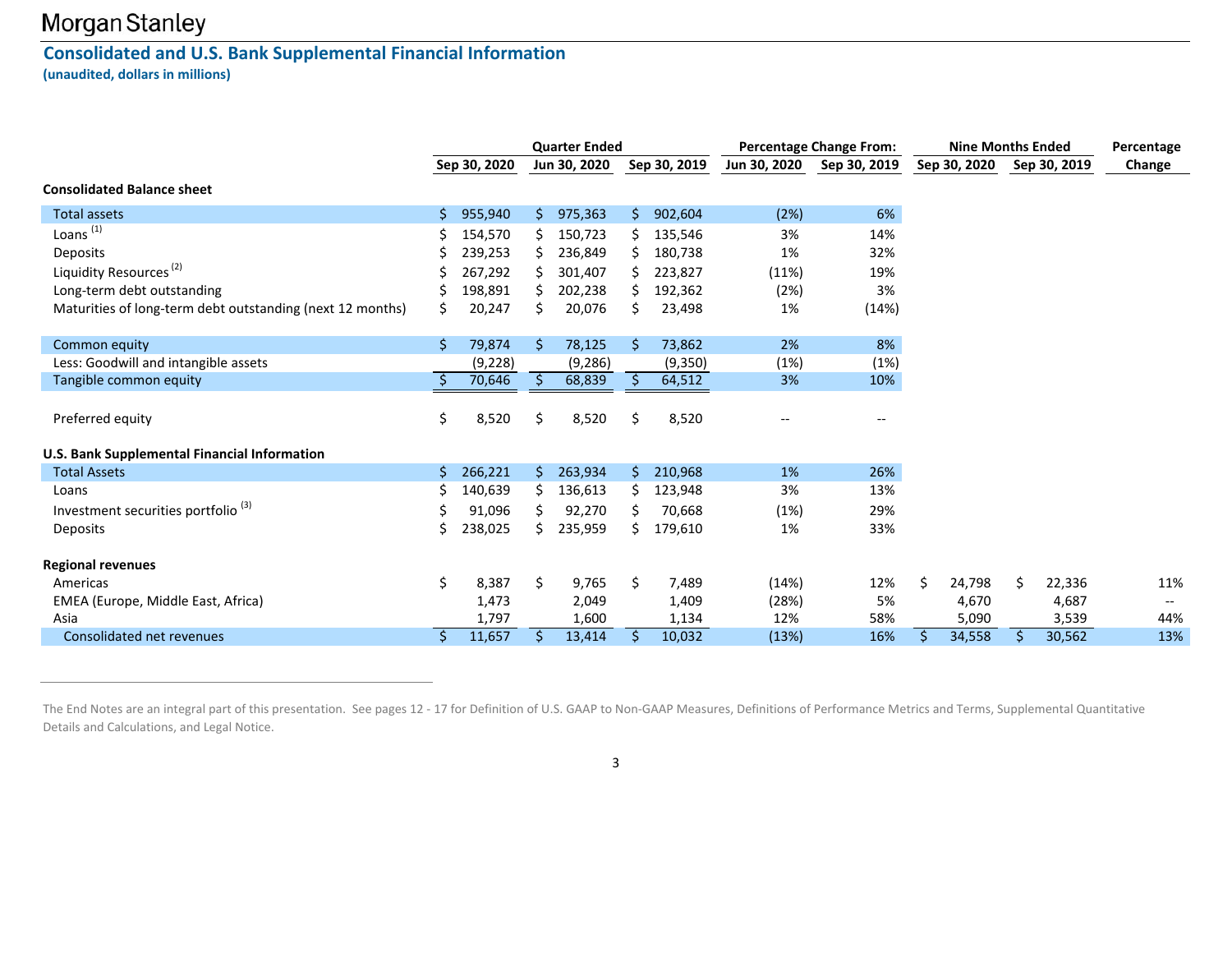### **Consolidated Average Common Equity and Regulatory Capital Information (unaudited, dollars in billions)**

|                                             |               |              | <b>Quarter Ended</b> |              |               | <b>Percentage Change From:</b> |         | <b>Nine Months Ended</b> |              | Percentage                                    |
|---------------------------------------------|---------------|--------------|----------------------|--------------|---------------|--------------------------------|---------|--------------------------|--------------|-----------------------------------------------|
|                                             |               | Sep 30, 2020 | Jun 30, 2020         | Sep 30, 2019 | Jun 30, 2020  | Sep 30, 2019                   |         | Sep 30, 2020             | Sep 30, 2019 | Change                                        |
| <b>Average Common Equity</b>                |               |              |                      |              |               |                                |         |                          |              |                                               |
| <b>Institutional Securities</b>             | \$            | 42.8         | \$<br>42.8           | \$<br>40.4   |               | 6%                             | $\zeta$ | 42.8                     | \$<br>40.4   | 6%                                            |
| Wealth Management                           |               | 18.2         | 18.2                 | 18.2         | $\sim$ $\sim$ | $\mathbf{H}$                   |         | 18.2                     | 18.2         | $\mathord{\hspace{1pt}\text{--}\hspace{1pt}}$ |
| <b>Investment Management</b>                |               | 2.6          | 2.6                  | 2.5          | $\sim$ $\sim$ | 4%                             |         | 2.6                      | 2.5          | 4%                                            |
| Parent                                      |               | 15.1         | 14.0                 | 12.3         | 8%            | 23%                            |         | 13.3                     | 11.4         | 17%                                           |
| Firm                                        | $\ddot{\phi}$ | 78.7         | 77.6                 | 73.4         | 1%            | 7%                             |         | 76.9                     | 72.5         | 6%                                            |
| <b>Regulatory Capital</b>                   |               |              |                      |              |               |                                |         |                          |              |                                               |
| Common Equity Tier 1 capital                | \$            | 71.2         | \$<br>68.7           | \$<br>64.3   | 4%            | 11%                            |         |                          |              |                                               |
| Tier 1 capital                              | \$            | 79.8         | \$<br>77.4           | \$<br>72.9   | 3%            | 9%                             |         |                          |              |                                               |
|                                             |               |              |                      |              |               |                                |         |                          |              |                                               |
| <b>Standardized Approach</b>                |               |              |                      |              |               |                                |         |                          |              |                                               |
| Risk-weighted assets                        | \$            | 410.7        | \$<br>415.5          | \$<br>394.9  | (1%)          | 4%                             |         |                          |              |                                               |
| Common Equity Tier 1 capital ratio          |               | 17.3%        | 16.5%                | 16.3%        |               |                                |         |                          |              |                                               |
| Tier 1 capital ratio                        |               | 19.4%        | 18.6%                | 18.5%        |               |                                |         |                          |              |                                               |
|                                             |               |              |                      |              |               |                                |         |                          |              |                                               |
| <b>Advanced Approach</b>                    |               |              |                      |              |               |                                |         |                          |              |                                               |
| Risk-weighted assets                        | \$            | 421.0        | \$<br>427.0          | \$<br>387.4  | (1%)          | 9%                             |         |                          |              |                                               |
| Common Equity Tier 1 capital ratio          |               | 16.9%        | 16.1%                | 16.6%        |               |                                |         |                          |              |                                               |
| Tier 1 capital ratio                        |               | 19.0%        | 18.1%                | 18.8%        |               |                                |         |                          |              |                                               |
| Leverage-based capital                      |               |              |                      |              |               |                                |         |                          |              |                                               |
| Tier 1 leverage ratio                       |               | 8.3%         | 8.1%                 | 8.2%         |               |                                |         |                          |              |                                               |
| Supplementary Leverage Ratio <sup>(1)</sup> |               | 7.4%         | 7.3%                 | 6.3%         |               |                                |         |                          |              |                                               |

The End Notes are an integral part of this presentation. See pages 12 ‐ 17 for Definition of U.S. GAAP to Non‐GAAP Measures, Definitions of Performance Metrics and Terms, Supplemental Quantitative Details and Calculations, and Legal Notice.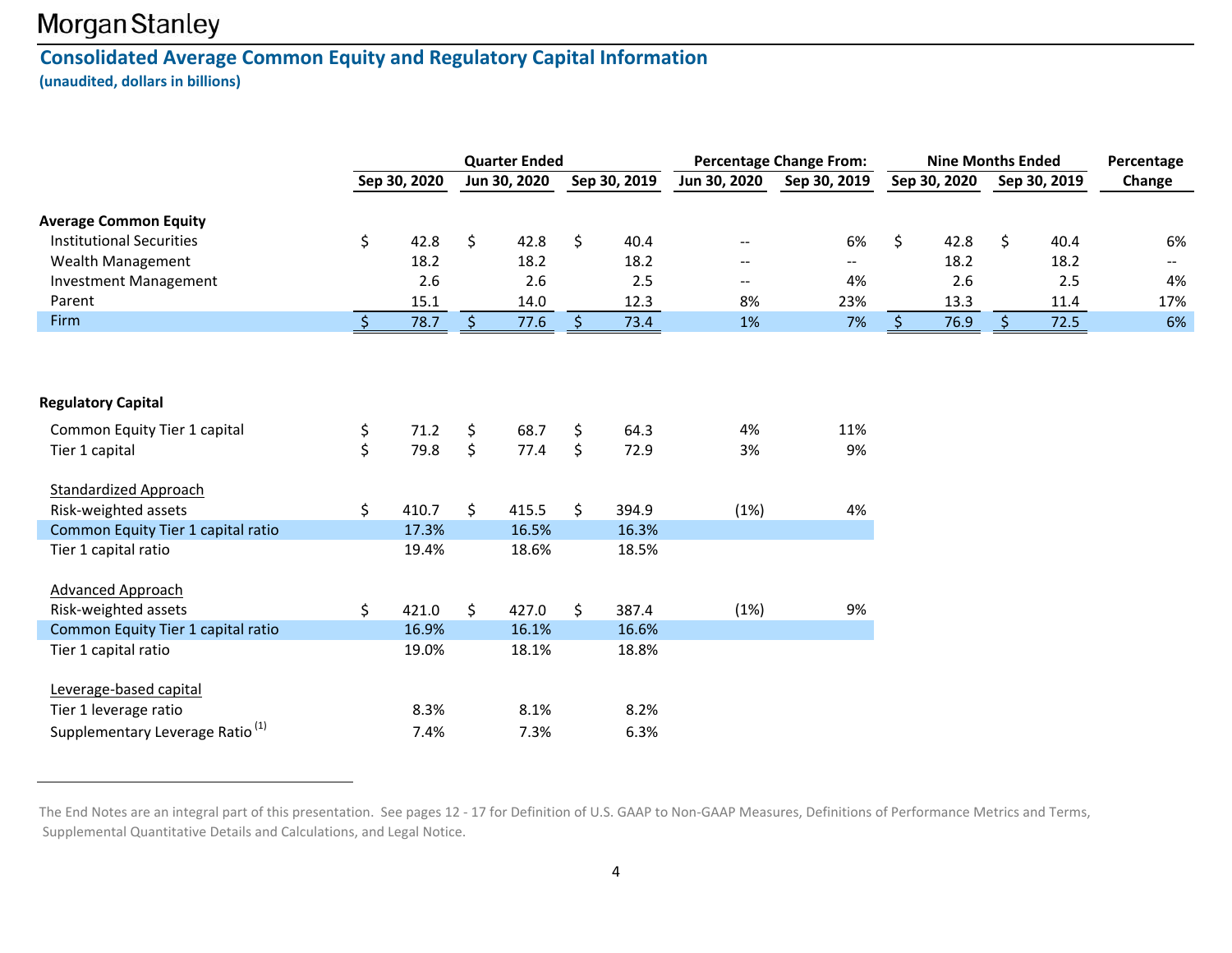### **Institutional Securities**

### **Income Statement Information, Financial Metrics and Ratios**

**(unaudited, dollars in millions)**

|                                                         |    |              | <b>Quarter Ended</b> |              |              | <b>Percentage Change From:</b> | <b>Nine Months Ended</b> |              | Percentage |
|---------------------------------------------------------|----|--------------|----------------------|--------------|--------------|--------------------------------|--------------------------|--------------|------------|
|                                                         |    | Sep 30, 2020 | Jun 30, 2020         | Sep 30, 2019 | Jun 30, 2020 | Sep 30, 2019                   | Sep 30, 2020             | Sep 30, 2019 | Change     |
| Revenues:                                               |    |              |                      |              |              |                                |                          |              |            |
| Advisory                                                | \$ | 357          | \$<br>462            | \$<br>550    | (23%)        | (35%)                          | \$<br>1,181              | \$<br>1,462  | (19%)      |
| Equity                                                  |    | 874          | 882                  | 401          | (1%)         | 118%                           | 2,092                    | 1,286        | 63%        |
| Fixed income                                            |    | 476          | 707                  | 584          | (33%)        | (18%)                          | 1,629                    | 1,410        | 16%        |
| Underwriting                                            |    | 1,350        | 1,589                | 985          | (15%)        | 37%                            | 3,721                    | 2,696        | 38%        |
| <b>Investment Banking</b>                               |    | 1,707        | 2,051                | 1,535        | (17%)        | 11%                            | 4,902                    | 4,158        | 18%        |
| Equity                                                  |    | 2,262        | 2,619                | 1,991        | (14%)        | 14%                            | 7,303                    | 6,136        | 19%        |
| <b>Fixed Income</b>                                     |    | 1,924        | 3,033                | 1,430        | (37%)        | 35%                            | 7,160                    | 4,273        | 68%        |
| Other                                                   |    | (32)         | (99)                 | 34           | 68%          | *                              | 109                      | 92           | 18%        |
| <b>Sales and Trading</b>                                |    | 4,154        | 5,553                | 3,455        | (25%)        | 20%                            | 14,572                   | 10,501       | 39%        |
| Investments                                             |    | 87           | 36                   | (18)         | 142%         |                                | 98                       | 257          | (62%)      |
| Other                                                   |    | 114          | 337                  | 51           | (66%)        | 124%                           | (628)                    | 416          |            |
| Net revenues                                            |    | 6,062        | 7,977                | 5,023        | (24%)        | 21%                            | 18,944                   | 15,332       | 24%        |
| Compensation and benefits                               |    | 2,001        | 2,952                | 1,768        | (32%)        | 13%                            | 6,767                    | 5,376        | 26%        |
| Non-compensation expenses                               |    | 2,013        | 2,032                | 1,948        | (1%)         | $3%$                           | 6,186                    | 5,591        | 11%        |
| Total non-interest expenses                             |    | 4,014        | 4,984                | 3,716        | (19%)        | 8%                             | 12,953                   | 10,967       | 18%        |
| Income before taxes                                     |    | 2,048        | 2,993                | 1,307        | (32%)        | 57%                            | 5,991                    | 4,365        | 37%        |
| Net income applicable to Morgan Stanley <sup>(1)</sup>  | Ŝ. | 1,647        | \$<br>2,186          | \$<br>1,073  | (25%)        | 53%                            | \$<br>4,590              | \$<br>3,565  | 29%        |
|                                                         |    |              |                      |              |              |                                |                          |              |            |
| Pre-tax profit margin                                   |    | 34%          | 38%                  | 26%          |              |                                | 32%                      | 28%          |            |
| Compensation and benefits as a % of net revenues        |    | 33%          | 37%                  | 35%          |              |                                | 36%                      | 35%          |            |
| Non-compensation expenses as a % of net revenues        |    | 33%          | 25%                  | 39%          |              |                                | 33%                      | 36%          |            |
| Return on Average Common Equity                         |    | 15%          | 19%                  | 10%          |              |                                | 13%                      | 11%          |            |
| Return on Average Tangible Common Equity <sup>(2)</sup> |    | 15%          | 20%                  | 10%          |              |                                | 14%                      | 11%          |            |
| Trading VaR (Average Daily 95% / One-Day VaR)           | \$ | 58           | \$<br>60             | \$<br>42     |              |                                |                          |              |            |

The End Notes are an integral part of this presentation. See pages 12 ‐ 17 for Definition of U.S. GAAP to Non‐GAAP Measures, Definitions of Performance Metrics and Terms, Supplemental Quantitative Details and Calculations, and Legal Notice.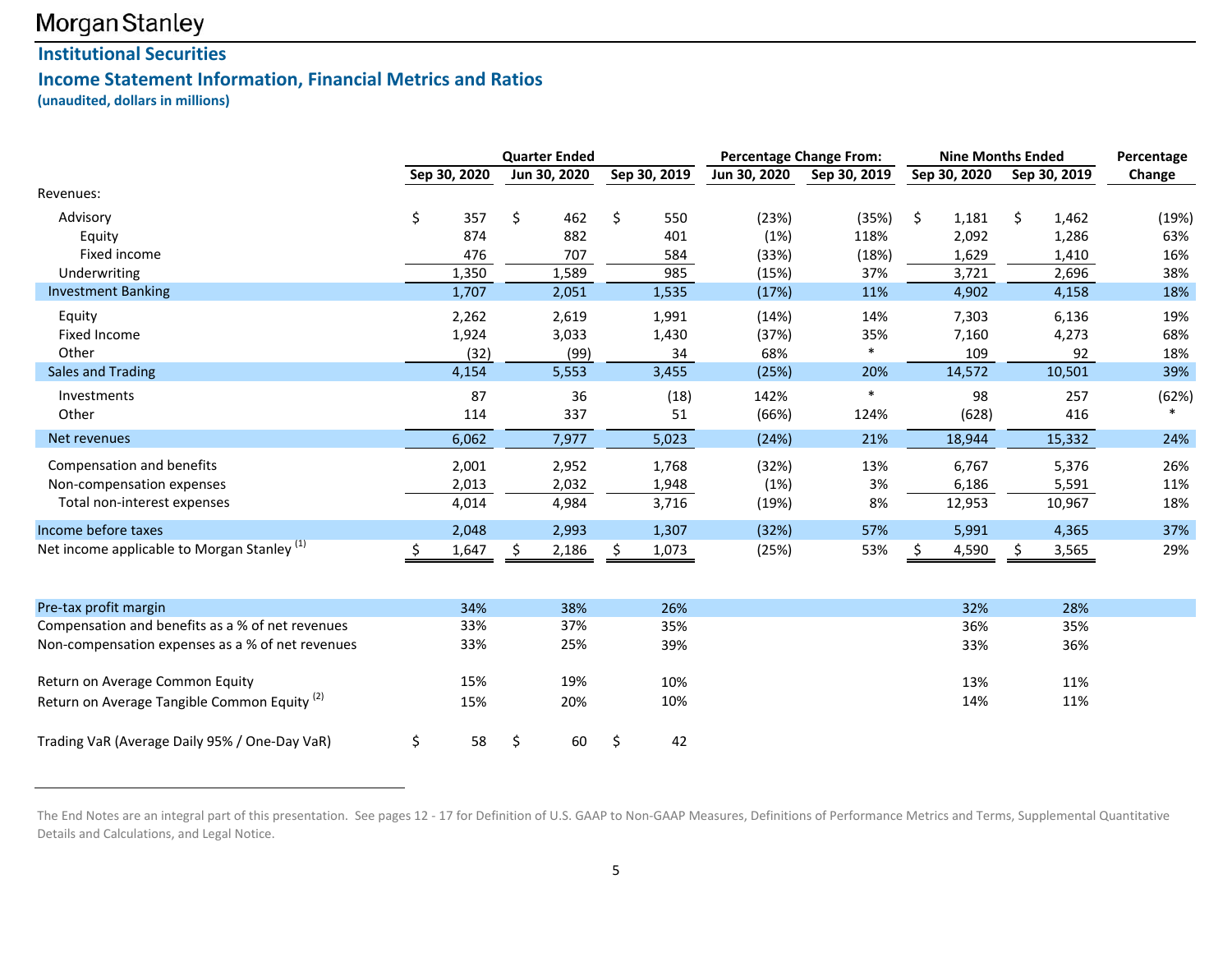### **Wealth Management**

### **Income Statement Information, Financial Metrics and Ratios**

**(unaudited, dollars in millions)**

|                                                         |              |    | <b>Quarter Ended</b> |    |              |                          | <b>Percentage Change From:</b> |    | <b>Nine Months Ended</b> |    |              | Percentage |
|---------------------------------------------------------|--------------|----|----------------------|----|--------------|--------------------------|--------------------------------|----|--------------------------|----|--------------|------------|
|                                                         | Sep 30, 2020 |    | Jun 30, 2020         |    | Sep 30, 2019 | Jun 30, 2020             | Sep 30, 2019                   |    | Sep 30, 2020             |    | Sep 30, 2019 | Change     |
| Revenues:                                               |              |    |                      |    |              |                          |                                |    |                          |    |              |            |
| Asset management                                        | \$<br>2,793  | Ś. | 2,507                | Ś. | 2,639        | 11%                      | 6%                             | Ŝ. | 7,980                    | Ś. | 7,544        | 6%         |
| Transactional                                           | 880          |    | 1,075                |    | 595          | (18%)                    | 48%                            |    | 2,354                    |    | 2,140        | 10%        |
| Net interest income                                     | 889          |    | 1,030                |    | 1,043        | (14%)                    | (15%)                          |    | 2,815                    |    | 3,189        | (12%)      |
| Other                                                   | 95           |    | 68                   |    | 81           | 40%                      | 17%                            |    | 225                      |    | 282          | (20%)      |
| Net revenues                                            | 4,657        |    | 4,680                |    | 4,358        | $\overline{\phantom{a}}$ | 7%                             |    | 13,374                   |    | 13,155       | 2%         |
|                                                         |              |    |                      |    |              |                          |                                |    |                          |    |              |            |
| Compensation and benefits                               | 2,684        |    | 2,729                |    | 2,340        | (2%)                     | 15%                            |    | 7,625                    |    | 7,184        | 6%         |
| Non-compensation expenses                               | 853          |    | 809                  |    | 780          | 5%                       | 9%                             |    | 2,432                    |    | 2,302        | 6%         |
| Total non-interest expenses                             | 3,537        |    | 3,538                |    | 3,120        | --                       | 13%                            |    | 10,057                   |    | 9,486        | 6%         |
|                                                         |              |    |                      |    |              |                          |                                |    |                          |    |              |            |
| Income before taxes                                     | 1,120        |    | 1,142                |    | 1,238        | (2%)                     | (10%)                          |    | 3,317                    |    | 3,669        | (10%)      |
| Net income applicable to Morgan Stanley <sup>(1)</sup>  | 842          |    | 853                  |    | 962          | (1%)                     | (12%)                          |    | 2,559                    |    | 2,839        | (10%)      |
|                                                         |              |    |                      |    |              |                          |                                |    |                          |    |              |            |
| Pre-tax profit margin                                   | 24%          |    | 24%                  |    | 28%          |                          |                                |    | 25%                      |    | 28%          |            |
| Compensation and benefits as a % of net revenues        | 58%          |    | 58%                  |    | 54%          |                          |                                |    | 57%                      |    | 55%          |            |
| Non-compensation expenses as a % of net revenues        | 18%          |    | 17%                  |    | 18%          |                          |                                |    | 18%                      |    | 17%          |            |
| Return on Average Common Equity                         | 18%          |    | 18%                  |    | 21%          |                          |                                |    | 18%                      |    | 20%          |            |
| Return on Average Tangible Common Equity <sup>(2)</sup> | 31%          |    | 32%                  |    | 37%          |                          |                                |    | 32%                      |    | 36%          |            |

6

The End Notes are an integral part of this presentation. See pages 12 ‐ 17 for Definition of U.S. GAAP to Non‐GAAP Measures, Definitions of Performance Metrics and Terms, Supplemental Quantitative Details and Calculations, and Legal Notice.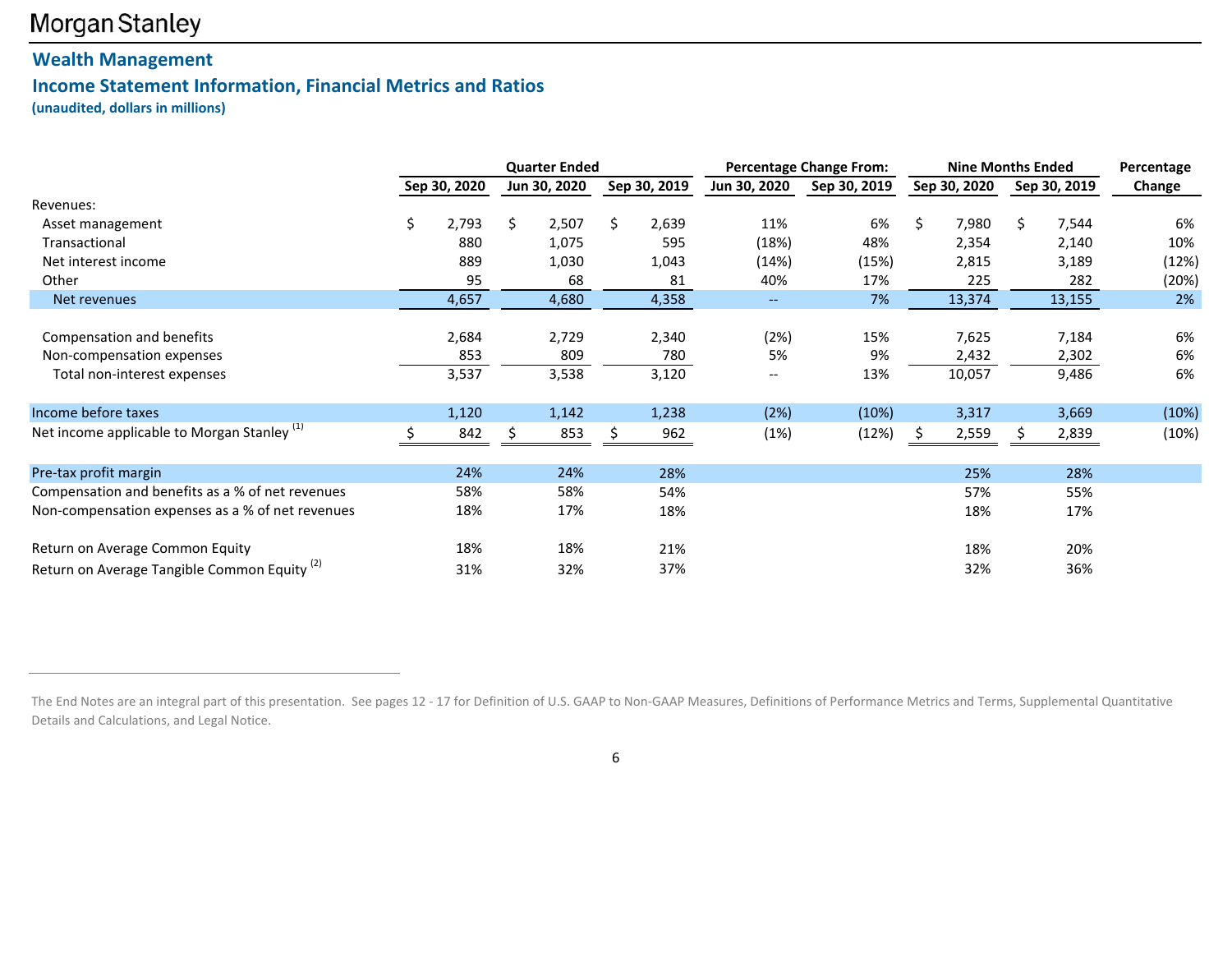## **Wealth Management Financial Information and Statistical Data (unaudited)**

|                                               | <b>Quarter Ended</b><br>Sep 30, 2020<br>Sep 30, 2019<br>Jun 30, 2020 |        |    |        |    |        | <b>Percentage Change From:</b> |              |  |  |
|-----------------------------------------------|----------------------------------------------------------------------|--------|----|--------|----|--------|--------------------------------|--------------|--|--|
|                                               |                                                                      |        |    |        |    |        | Jun 30, 2020                   | Sep 30, 2019 |  |  |
| <b>Wealth Management Metrics</b>              |                                                                      |        |    |        |    |        |                                |              |  |  |
| Wealth Management representatives             |                                                                      | 15,469 |    | 15,399 |    | 15,553 |                                | (1%)         |  |  |
| Annualized revenue per representative (000's) | \$                                                                   | 1,207  | \$ | 1,214  | \$ | 1,118  | (1%)                           | 8%           |  |  |
| Client assets (billions)                      | $\left  \mathsf{S} \right $                                          | 2,852  | \$ | 2,661  | \$ | 2,565  | 7%                             | 11%          |  |  |
| Client assets per representative (millions)   | \$                                                                   | 184    | \$ | 173    | \$ | 165    | 6%                             | 12%          |  |  |
| Client liabilities (billions)                 | \$                                                                   | 100    | \$ | 94     | \$ | 86     | 6%                             | 16%          |  |  |
| Fee-based client assets (billions)            | $\left  \boldsymbol{\zeta} \right $                                  | 1,333  | \$ | 1,236  | \$ | 1,186  | 8%                             | 12%          |  |  |
| Fee-based asset flows (billions)              | \$                                                                   | 23.8   | \$ | 11.1   | \$ | 15.5   | 114%                           | 54%          |  |  |
| Fee-based assets as a % of client assets      |                                                                      | 47%    |    | 46%    |    | 46%    |                                |              |  |  |
| <b>Retail locations</b>                       |                                                                      | 584    |    | 584    |    | 590    |                                | (1%)         |  |  |

The End Notes are an integral part of this presentation. See pages 12 ‐ 17 for Definition of U.S. GAAP to Non‐GAAP Measures, Definitions of Performance Metrics and Terms, Supplemental Quantitative Details and Calculations, and Legal Notice.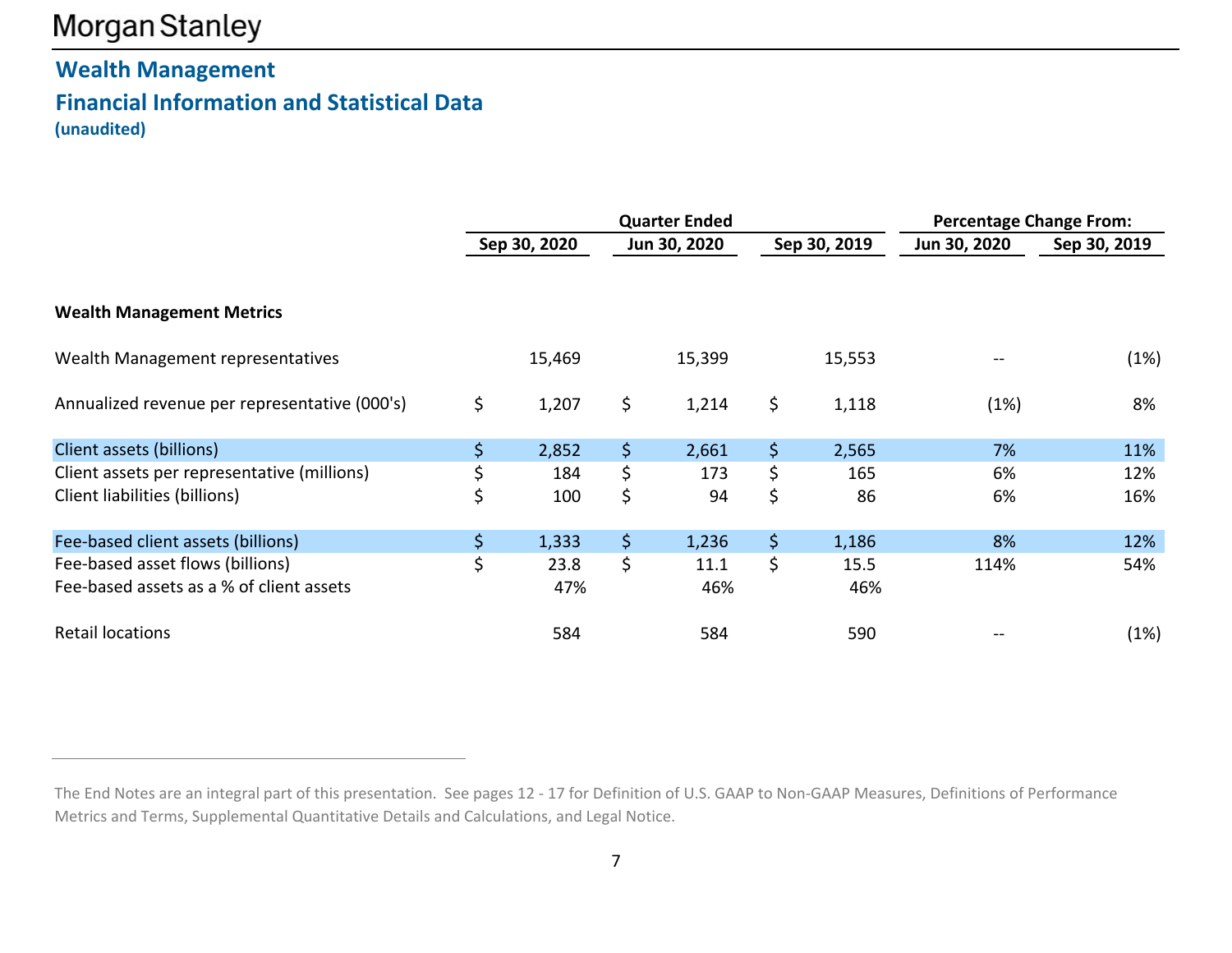### **Investment Management**

### **Income Statement Information, Financial Metrics and Ratios**

**(unaudited, dollars in millions)**

|                                                         |              | <b>Quarter Ended</b> |              |              | <b>Percentage Change From:</b> |    | <b>Nine Months Ended</b> |    |              | Percentage |
|---------------------------------------------------------|--------------|----------------------|--------------|--------------|--------------------------------|----|--------------------------|----|--------------|------------|
|                                                         | Sep 30, 2020 | Jun 30, 2020         | Sep 30, 2019 | Jun 30, 2020 | Sep 30, 2019                   |    | Sep 30, 2020             |    | Sep 30, 2019 | Change     |
| Revenues:                                               |              |                      |              |              |                                |    |                          |    |              |            |
| Asset management                                        | \$<br>795    | \$<br>684            | \$<br>664    | 16%          | 20%                            | Ŝ. | 2,144                    | Ś. | 1,893        | 13%        |
| Investments <sup>(1)</sup>                              | 258          | 231                  | 105          | 12%          | 146%                           |    | 552                      |    | 543          | 2%         |
| Other                                                   | 3            | (29)                 | (5)          |              |                                |    | (62)                     |    | (29)         | (114%)     |
| Net revenues                                            | 1,056        | 886                  | 764          | 19%          | 38%                            |    | 2,634                    |    | 2,407        | 9%         |
| Compensation and benefits                               | 401          | 354                  | 319          | 13%          | 26%                            |    | 1,012                    |    | 1,049        | (4%)       |
| Non-compensation expenses                               | 340          | 316                  | 280          | 8%           | 21%                            |    | 948                      |    | 820          | 16%        |
| Total non-interest expenses                             | 741          | 670                  | 599          | 11%          | 24%                            |    | 1,960                    |    | 1,869        | 5%         |
| Income before taxes                                     | 315          | 216                  | 165          | 46%          | 91%                            |    | 674                      |    | 538          | 25%        |
| Net income applicable to Morgan Stanley <sup>(2)</sup>  | 225          | 154                  | 138          | 46%          | 63%                            |    | 457                      |    | 402          | 14%        |
| Pre-tax profit margin                                   | 30%          | 24%                  | 22%          |              |                                |    | 26%                      |    | 22%          |            |
| Compensation and benefits as a % of net revenues        | 38%          | 40%                  | 42%          |              |                                |    | 38%                      |    | 44%          |            |
| Non-compensation expenses as a % of net revenues        | 32%          | 36%                  | 37%          |              |                                |    | 36%                      |    | 34%          |            |
| Return on Average Common Equity                         | 34%          | 23%                  | 22%          |              |                                |    | 23%                      |    | 22%          |            |
| Return on Average Tangible Common Equity <sup>(3)</sup> | 53%          | 36%                  | 36%          |              |                                |    | 36%                      |    | 35%          |            |

8

The End Notes are an integral part of this presentation. See pages 12 ‐ 17 for Definition of U.S. GAAP to Non‐GAAP Measures, Definitions of Performance Metrics and Terms, Supplemental Quantitative Details and Calculations, and Legal Notice.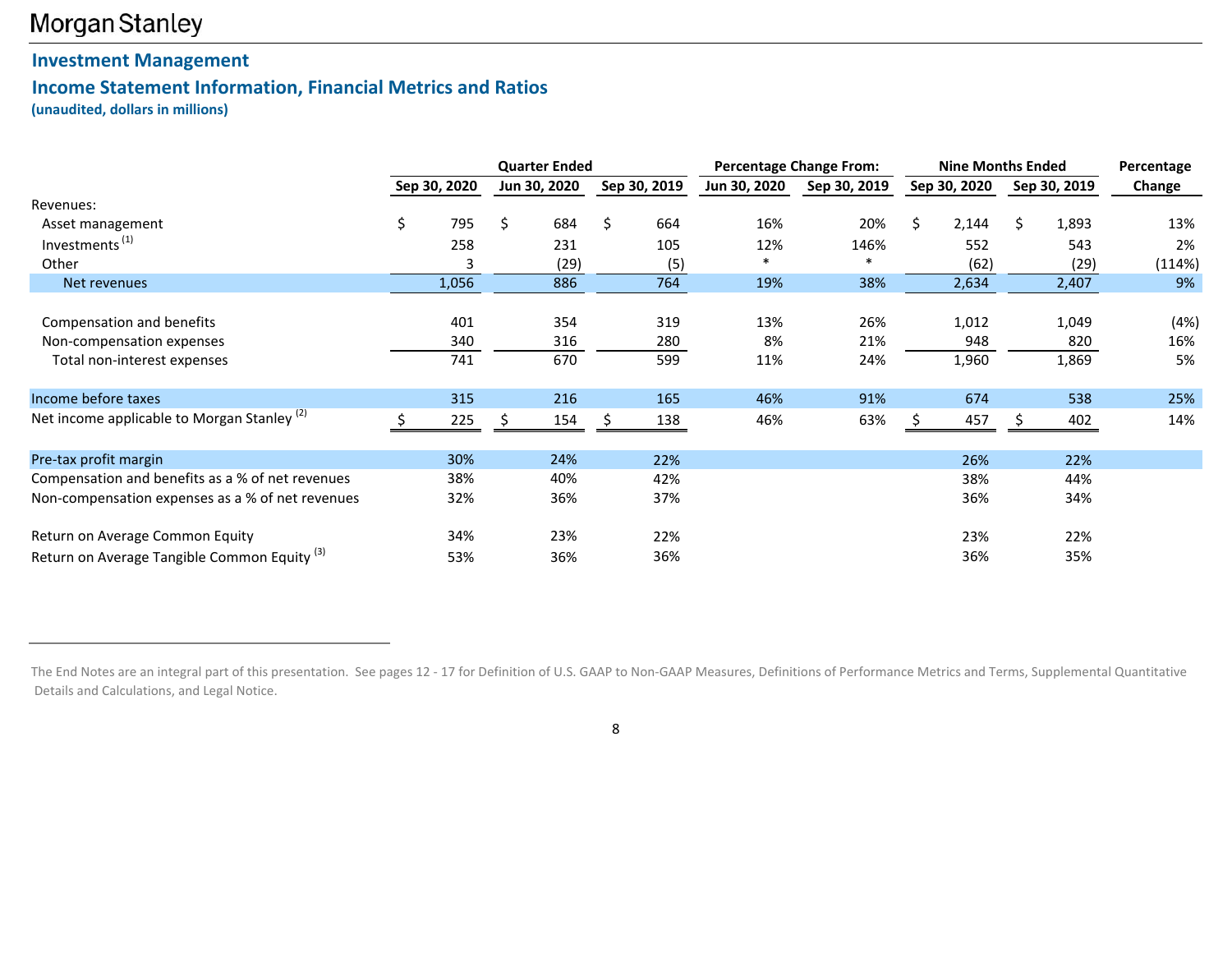### **Investment Management Financial Information and Statistical Data (unaudited, dollars in billions)**

|                                                                      | <b>Quarter Ended</b> |              |    | <b>Percentage Change From:</b> |    |              |              | <b>Nine Months Ended</b> |    |              |   | Percentage   |        |
|----------------------------------------------------------------------|----------------------|--------------|----|--------------------------------|----|--------------|--------------|--------------------------|----|--------------|---|--------------|--------|
|                                                                      |                      | Sep 30, 2020 |    | Jun 30, 2020                   |    | Sep 30, 2019 | Jun 30, 2020 | Sep 30, 2019             |    | Sep 30, 2020 |   | Sep 30, 2019 | Change |
| Assets under management or supervision (AUM)                         |                      |              |    |                                |    |              |              |                          |    |              |   |              |        |
| Net flows by asset class $(1)$                                       |                      |              |    |                                |    |              |              |                          |    |              |   |              |        |
| Equity                                                               | \$                   | 10.0         | Ŝ. | 9.0                            | \$ | 2.1          | 11%          | $\ast$                   | \$ | 20.6         | Ŝ | 4.9          | $\ast$ |
| Fixed Income                                                         |                      | 3.1          |    | 4.4                            |    | 2.3          | (30%)        | 35%                      |    | 8.8          |   | 2.4          | $\ast$ |
| Alternative / Other                                                  |                      | (2.7)        |    | 2.0                            |    | (0.2)        |              | $\ast$                   |    | 3.1          |   | 1.4          | 121%   |
| Long-Term Net Flows                                                  |                      | 10.4         |    | 15.4                           |    | 4.2          | (32%)        | 148%                     |    | 32.5         |   | 8.7          | $\ast$ |
| Liquidity                                                            |                      | 2.1          |    | 20.7                           |    | 9.1          | (90%)        | (77%)                    |    | 73.4         |   | 6.3          | $\ast$ |
| Total net flows                                                      |                      | 12.5         | Ŝ. | 36.1                           |    | 13.3         | (65%)        | (6%)                     |    | 105.9        |   | 15.0         | $\ast$ |
| Assets under management or supervision by asset class <sup>(2)</sup> |                      |              |    |                                |    |              |              |                          |    |              |   |              |        |
| Equity                                                               | \$                   | 202          | Ŝ. | 168                            | Ś. | 126          | 20%          | 60%                      |    |              |   |              |        |
| Fixed Income                                                         |                      | 92           |    | 84                             |    | 74           | 10%          | 24%                      |    |              |   |              |        |
| Alternative / Other                                                  |                      | 150          |    | 145                            |    | 135          | 3%           | 11%                      |    |              |   |              |        |
| Long-Term Assets Under Management or Supervision                     |                      | 444          |    | 397                            |    | 335          | 12%          | 33%                      |    |              |   |              |        |
| Liquidity                                                            |                      | 271          |    | 268                            |    | 172          | 1%           | 58%                      |    |              |   |              |        |
| <b>Total Assets Under Management or Supervision</b>                  |                      | 715          | Ŝ. | 665                            |    | 507          | 8%           | 41%                      |    |              |   |              |        |

The End Notes are an integral part of this presentation. See pages 12 ‐ 17 for Definition of U.S. GAAP to Non‐GAAP Measures, Definitions of Performance Metrics and Terms, Supplemental Quantitative Details and Calculations, and Legal Notice.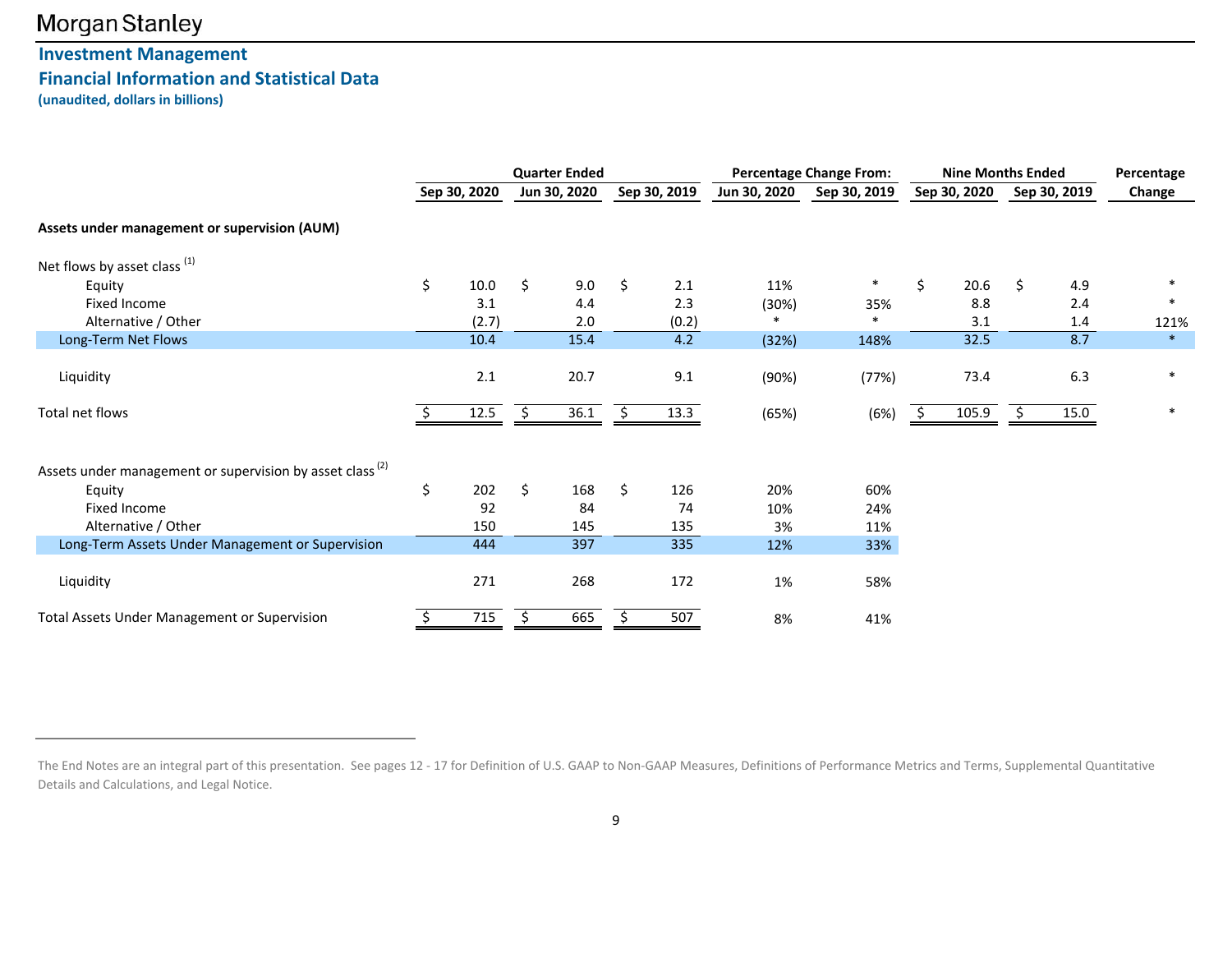### **Consolidated Loans and Lending Commitments**

**(unaudited, dollars in billions)**

|                                                                                             | <b>Quarter Ended</b> |                     |    |                      |    |                      | <b>Percentage Change From:</b> |                   |  |
|---------------------------------------------------------------------------------------------|----------------------|---------------------|----|----------------------|----|----------------------|--------------------------------|-------------------|--|
|                                                                                             |                      | Sep 30, 2020        |    | Jun 30, 2020         |    | Sep 30, 2019         | Jun 30, 2020                   | Sep 30, 2019      |  |
| <b>Institutional Securities</b>                                                             |                      |                     |    |                      |    |                      |                                |                   |  |
| Loans:<br>Corporate<br>Secured lending facilities<br>Commercial and residential real estate | \$                   | 15.8<br>30.3<br>9.6 | \$ | 19.0<br>28.9<br>10.2 | \$ | 13.3<br>27.7<br>10.5 | (17%)<br>5%<br>(6%)            | 19%<br>9%<br>(9%) |  |
| Securities-based lending and other                                                          |                      | 7.0                 |    | 6.9                  |    | 7.4                  | 1%                             | (5%)              |  |
| <b>Total Loans</b>                                                                          |                      | 62.7                |    | 65.0                 |    | 58.9                 | (4%)                           | 6%                |  |
| <b>Lending Commitments</b>                                                                  |                      | 105.5               |    | 98.5                 |    | 108.6                | 7%                             | (3%)              |  |
| <b>Institutional Securities Loans and Lending Commitments</b>                               | S                    | 168.2               |    | 163.5                | S  | 167.5                | 3%                             |                   |  |
| <b>Wealth Management</b>                                                                    |                      |                     |    |                      |    |                      |                                |                   |  |
| Loans:<br>Securities-based lending and other<br>Residential real estate                     | \$                   | 57.7<br>33.6        | \$ | 53.1<br>32.1         | Ś. | 47.4<br>29.2         | 9%<br>5%                       | 22%<br>15%        |  |
| <b>Total Loans</b>                                                                          |                      | 91.3                |    | 85.2                 |    | 76.6                 | 7%                             | 19%               |  |
| <b>Lending Commitments</b>                                                                  |                      | 14.6                |    | 14.4                 |    | 11.7                 | 1%                             | 25%               |  |
| <b>Wealth Management Loans and Lending Commitments</b>                                      | <sub>S</sub>         | 105.9               |    | 99.6                 | Ŝ. | 88.3                 | 6%                             | 20%               |  |
| Consolidated Loans and Lending Commitments <sup>(1)</sup>                                   | \$                   | 274.1               | S  | 263.1                | \$ | 255.8                | 4%                             | 7%                |  |

The End Notes are an integral part of this presentation. See pages 12 ‐ 17 for Definition of U.S. GAAP to Non‐GAAP Measures, Definitions of Performance Metrics and Terms, Supplemental Quantitative Details and Calculations, and Legal Notice.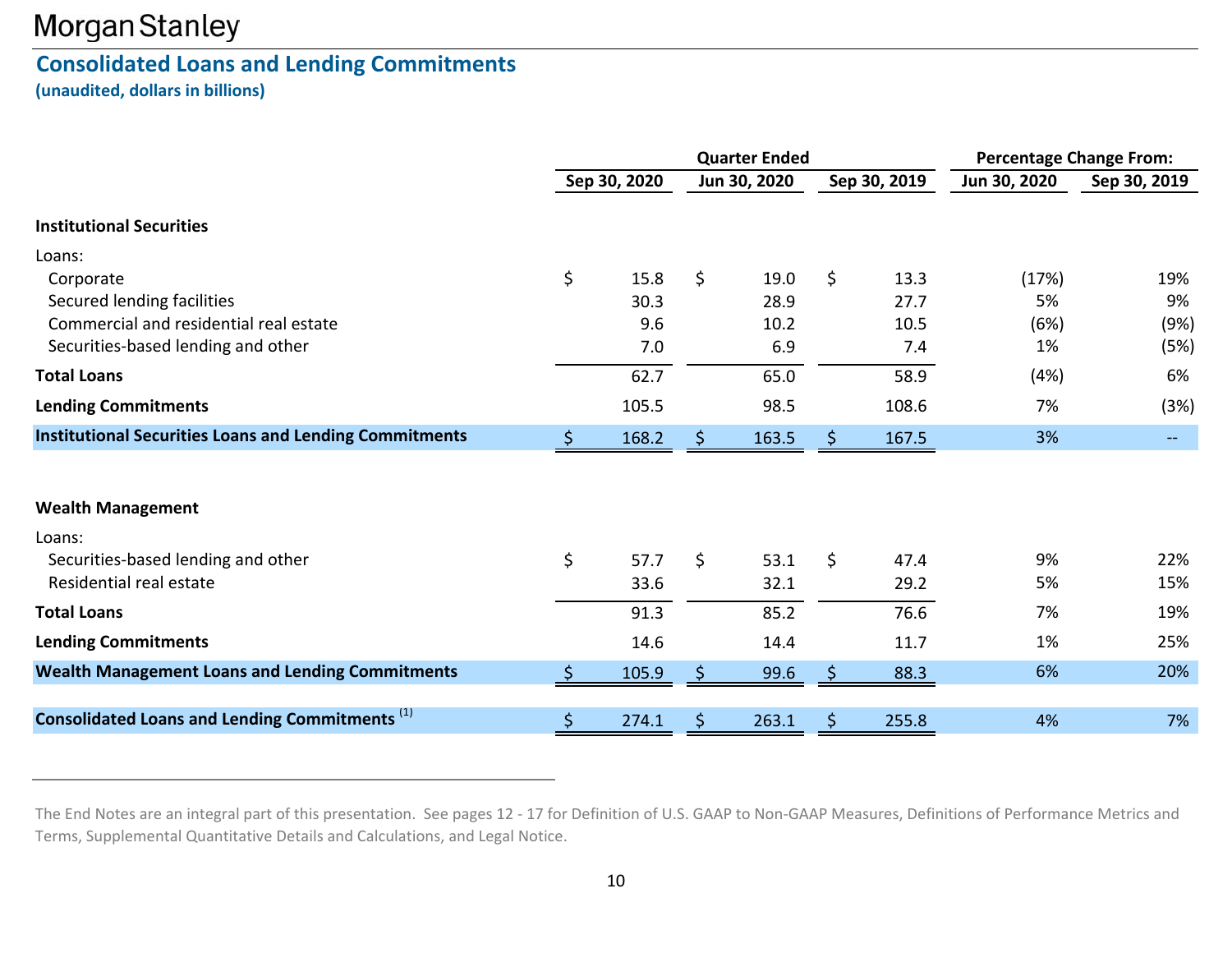### **Consolidated Loans and Lending Commitments Allowance for Credit Losses (ACL) as of September 30, 2020 (unaudited, dollars in millions)**

|                                                                                            |         | <b>Loans and Lending</b><br><b>Commitments</b><br>(Gross) | $ACL^{(1)}$  |                         | ACL%                         | Q3 Provision <sup>(2)</sup> |                         |
|--------------------------------------------------------------------------------------------|---------|-----------------------------------------------------------|--------------|-------------------------|------------------------------|-----------------------------|-------------------------|
| Loans:<br><b>Held For Investment (HFI)</b>                                                 |         |                                                           |              |                         |                              |                             |                         |
| Corporate<br>Secured lending facilities<br>Commercial and residential real estate<br>Other | \$      | 7,628<br>26,496<br>7,265<br>1,277                         | \$           | 367<br>191<br>222<br>26 | 4.8%<br>0.7%<br>3.1%<br>2.0% | \$                          | (17)<br>68<br>18<br>(3) |
| <b>Institutional Securities - HFI</b>                                                      | $\zeta$ | 42,666                                                    | $\mathsf{S}$ | 806                     | 1.9%                         | $\mathsf{S}$                | 66                      |
| <b>Wealth Management - HFI</b>                                                             |         | 91,397                                                    |              | 107                     | 0.1%                         |                             | (3)                     |
| <b>Held For Investment</b>                                                                 | $\zeta$ | 134,063                                                   | \$           | 913                     | 0.7%                         | $\zeta$                     | 63                      |
| <b>Held For Sale</b>                                                                       |         | 13,070                                                    |              |                         |                              |                             |                         |
| <b>Fair Value</b>                                                                          |         | 7,781                                                     |              |                         |                              |                             |                         |
| <b>Total Loans</b>                                                                         |         | 154,914                                                   |              | 913                     |                              |                             | 63                      |
| <b>Lending Commitments</b>                                                                 |         | 120,098                                                   |              | 347                     | 0.3%                         |                             | 48                      |
| <b>Consolidated Loans and Lending Commitments</b>                                          | \$      | 275,012                                                   | \$.          | 1,260                   |                              | Ś                           | 111                     |

The End Notes are an integral part of this presentation. See pages 12 ‐ 17 for Definition of U.S. GAAP to Non‐GAAP Measures, Definitions of Performance Metrics and Terms, Supplemental Quantitative Details and Calculations, and Legal Notice.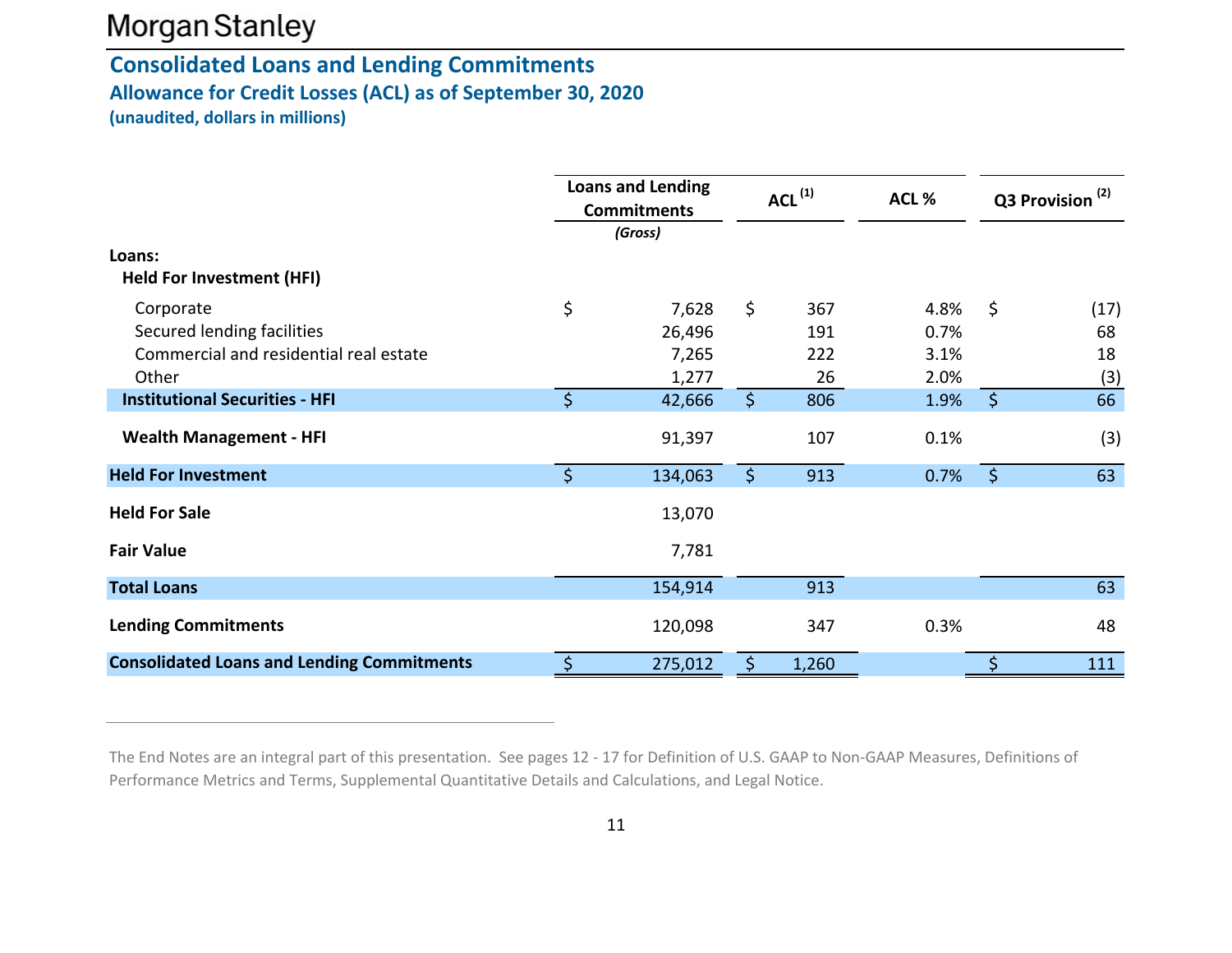### **Morgan Stanley Definition of U.S. GAAP to Non‐GAAP Measures**

- (a) The Firm prepares its Consolidated Financial Statements using accounting principles generally accepted in the United States (U.S. GAAP). From time to time, Morgan Stanley may disclose certain "non‐GAAP financial measures" in the course of its earnings releases, earnings conference calls, financial presentations and otherwise. The Securities and Exchange Commission defines <sup>a</sup> "non‐GAAP financial measure" as <sup>a</sup> numerical measure of historical or future financial performance, financial positions, or cash flows that is subject to adjustments that effectively exclude, or include amounts from the most directly comparable measure calculated and presented in accordance with U.S. GAAP. Non‐GAAP financial measures disclosed by Morgan Stanley are provided as additional information to analysts, investors and other stakeholders in order to provide them with greater transparency about, or an alternative method for assessing, our financial condition, operating results, or prospective regulatory capital requirements. These measures are not in accordance with, or <sup>a</sup> substitute for U.S. GAAP, and may be different from or inconsistent with non‐GAAP financial measures used by other companies. Whenever we refer to <sup>a</sup> non‐GAAP financial measure, we will also generally define it or present the most directly comparable financial measure calculated and presented in accordance with U.S. GAAP, along with <sup>a</sup> reconciliation of the differences between the non‐GAAP financial measure we reference and such comparable U.S. GAAP financial measure. In addition to the following notes, please also refer to the Firm's Annual Report on Form 10‐K for the year ended December 31, 2019.
- (b) The following are considered non‐GAAP financial measures that the Firm considers useful for analysts, investors and other stakeholders to allow better comparability of operating performance and capital adequacy. These measures are calculated as follows:
	- ‐ Earnings per diluted share, excluding intermittent net discrete tax provision / benefit represents net income applicable to Morgan Stanley, adjusted for the impact of the intermittent net discrete tax provision / benefit, less preferred dividends divided by the average number of diluted shares outstanding.
	- ‐ The return on average tangible common equity represents annualized earnings applicable to Morgan Stanley common shareholders as <sup>a</sup> percentage of average tangible common equity.
	- ‐ The return on average common equity and the return on average tangible common equity excluding intermittent net discrete tax provision / benefit are adjusted in both the numerator and the denominator to exclude the intermittent net discrete tax provision / benefit.
		- ‐ Segment return on average common equity and return on average tangible common equity represents full year net income or annualized net income for the quarter applicable to Morgan Stanley for each segment, less preferred dividend segment allocation, divided by average common equity and average tangible common equity for each respective segment. The segment adjustments to common equity to derive segment average tangible common equity are generally set at the beginning of the year, and will remain fixed throughout the year until the next annual reset unless a significant business change occurs (e.g., acquisition or disposition).
		- ‐ Tangible common equity represents common equity less goodwill and intangible assets net of certain mortgage servicing rights deduction.
		- ‐ Tangible book value per common share represents tangible common equity divided by period end common shares outstanding.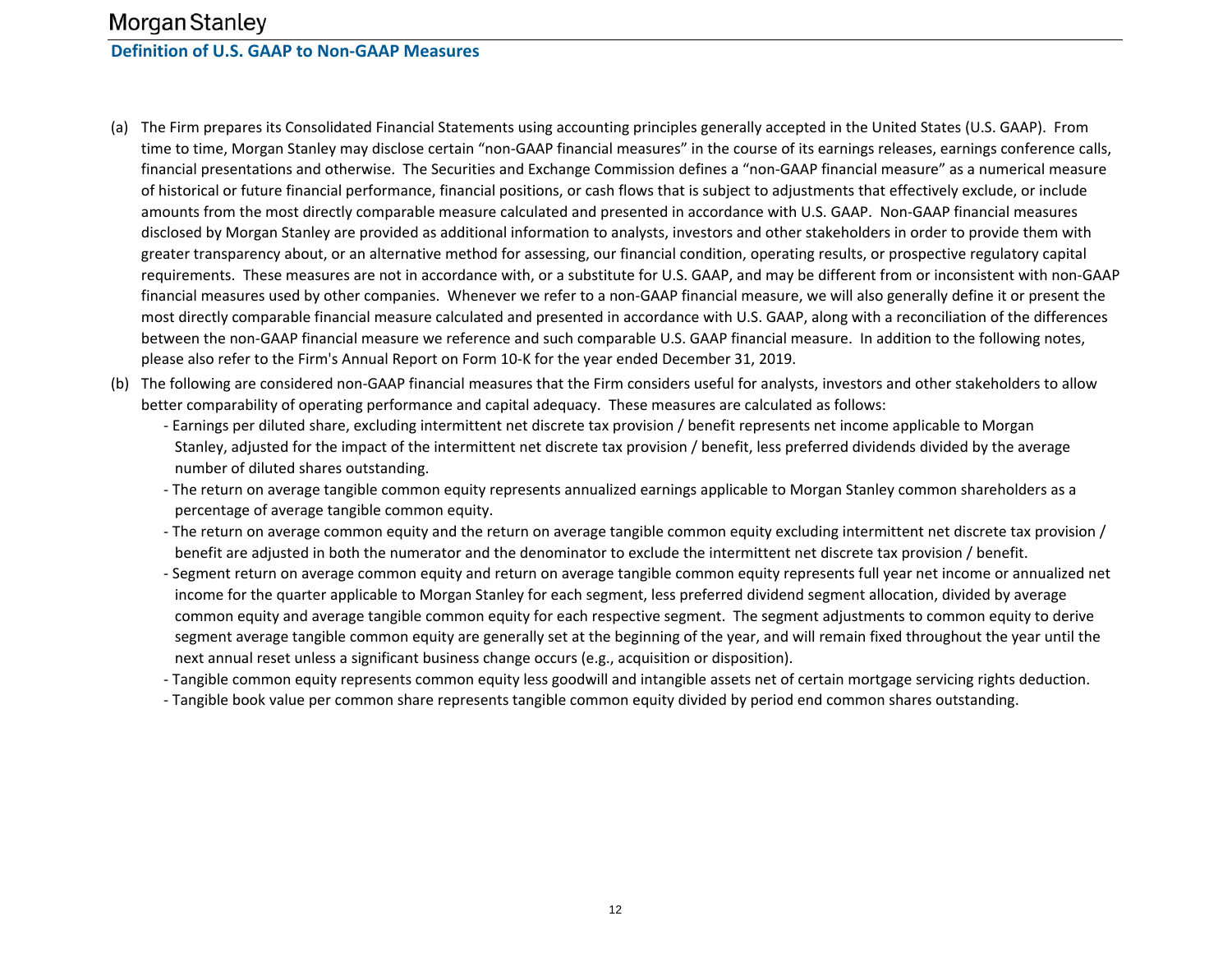#### **Definitions of Performance Metrics and Terms**

Our earnings releases, earnings conference calls, financial presentations and other communications may also include certain metrics which we believe to be useful to us, investors, analysts and other stakeholders by providing further transparency about, or an additional means of assessing, our financial condition and operating results.

#### **Page 1:**

- (a) Net income applicable to Morgan Stanley represents net income, less net income applicable to nonredeemable noncontrolling interests.
- (b) Earnings applicable to Morgan Stanley common shareholders represents net income applicable to Morgan Stanley, less preferred dividends.

#### **Page 2:**

- (a) The return on average common equity represents annualized earnings applicable to Morgan Stanley common shareholders as <sup>a</sup> percentage of average common equity.
- (b) Book value per common share represents common equity divided by period end common shares outstanding.
- (c) Tangible book value per common share represents tangible common equity divided by period end common shares outstanding.
- (d) Pre-tax profit margin percentages represent income before income taxes as percentages of net revenues.
- (e) The Firm expense efficiency ratio represents total non‐interest expenses as <sup>a</sup> percentage of net revenues.

#### **Page 3:**

- (a) Liquidity Resources, which are held within the bank and non‐bank operating subsidiaries, are comprised of high quality liquid assets (HQLA) and cash deposits with banks ("Liquidity Resources"). The total amount of Liquidity Resources is actively managed by us considering the following components: unsecured debt maturity profile; balance sheet size and composition; funding needs in <sup>a</sup> stressed environment, inclusive of contingent cash outflows; legal entity, regional and segment liquidity requirements; regulatory requirements; and collateral requirements.
- (b) The Firm's goodwill and intangible balances utilized in the calculation of tangible common equity are net of certain mortgage servicing rights deduction.
- (c) U.S. Bank refers to the Firm's U.S. Bank operating subsidiaries Morgan Stanley Bank, N.A. and Morgan Stanley Private Bank, National Association and excludes balances between Bank subsidiaries, as well as deposits from the Parent and affiliates.
- (d) Firmwide regional revenues reflect the Firm's consolidated net revenues on <sup>a</sup> managed basis. Further discussion regarding the geographic methodology for net revenues is disclosed in Note 21 to the consolidated financial statements included in the Firm's Annual Report on Form 10‐K for the year ended December 31, 2019 (2019 Form 10‐K).

#### **Page 4:**

- (a) The Firm's attribution of average common equity to the business segments is based on the Required Capital framework, an internal capital adequacy measure. This framework is a risk‐based and leverage‐based capital measure, which is compared with the Firm's regulatory capital to ensure that the Firm maintains an amount of going concern capital after absorbing potential losses from stress events, where applicable, at a point in time. The Required Capital Framework is based on the Firm's regulatory capital requirements. The Firm defines the difference between its total average common equity and the sum of the average common equity amounts allocated to its business segments as Parent common equity. The amount of capital allocated to the business segments is generally set at the beginning of the year, and will remain fixed throughout the year until the next annual reset unless a significant business change occurs (e.g., acquisition or disposition). We are currently evaluating potential updates to our Required Capital framework to take into account changes to our risk‐based capital requirements resulting from the stress capital buffer and we will continue to evaluate the framework with respect to the impact of other future regulatory requirements as appropriate. For further discussion of the framework, refer to "Quantitative and Qualitative Disclosures about Risk" in the Firm's Annual Report on Form 10‐K for the year ended December 31, 2019.
- (b) The Firm's risk‐based capital ratios for purposes of determining regulatory compliance are the lower of the capital ratios computed under the (i) standardized approaches for calculating credit risk and market risk risk‐weighted assets (RWAs) (the "Standardized Approach"); and (ii) applicable advanced approaches for calculating credit risk, market risk and operational risk RWAs (the "Advanced Approach"). At September 30, 2020 and June 30, 2020, the Firm's ratios were based on the Advanced Approach, while at September 30, 2019 were based on the Standardized Approach. For information on the calculation of regulatory capital and ratios for prior periods, please refer to "Quantitative and Qualitative Disclosures about Risk" in the Firm's 2019 Form 10‐K.
- (c) Supplementary leverage ratio represents Tier 1 capital divided by the total supplementary leverage exposure.

#### **Page 5:**

- (a) Institutional Securities Sales and Trading net revenues includes trading, net interest income (interest income less interest expense), asset management and commissions and fees revenues.
- (b) Pre‐tax profit margin percentages represent income before income taxes as percentages of net revenues.
- (c) VaR represents the unrealized loss in portfolio value that one would not expect to exceed, on average, more than five times every one hundred trading days in the Firm's trading positions if the portfolio were held constant for a one-day period. Further discussion of the calculation of VaR and the limitations of the Firm's VaR methodology, is disclosed in "Quantitative and Qualitative Disclosures about Risk" included in the Firm's 2019 Form 10‐K.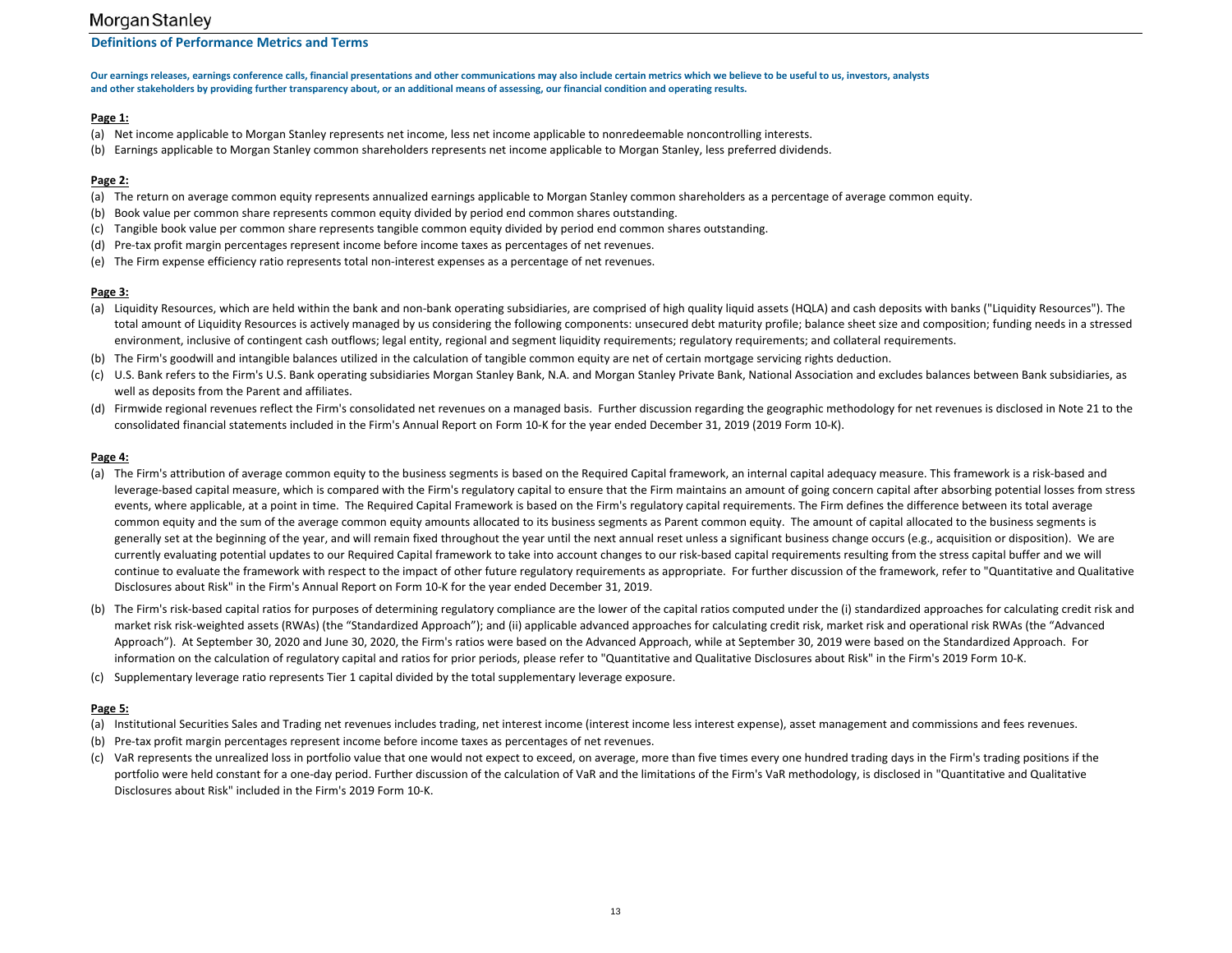#### **Definitions of Performance Metrics and Terms**

Our earnings releases, earnings conference calls, financial presentations and other communications may also include certain metrics which we believe to be useful to us, investors, analysts and other stakeholders by providing further transparency about, or an additional means of assessing, our financial condition and operating results.

#### **Page 6:**

- (a) Transactional revenues for the Wealth Management segment includes investment banking, trading, and commissions and fee revenues.
- (b) Net interest income represents interest income less interest expense.
- (c) Other revenues for the Wealth Management segment includes investments and other revenues.
- (d) Pre-tax profit margin percentages represent income before income taxes as percentages of net revenues.

#### **Page 7:**

- (a) The average annualized revenue per representative metric represents annualized net revenues divided by average representative headcount.
- (b) Client assets per representative represents total client assets divided by period end representative headcount.
- (c) Client liabilities reflect securities‐based and other loans (including tailored lending), residential real estate loans and margin lending.
- (d) Fee‐based client assets represent the amount of assets in client accounts where the basis of payment for services is <sup>a</sup> fee calculated on those assets.
- (e) Fee‐based asset flows include net new fee‐based assets, net account transfers, dividends, interest, and client fees and exclude institutional cash management related activity.

#### **Page 8:**

- (a) Other revenues for the Investment Management segment includes investment banking, trading, net interest and other revenues.
- (b) Pre‐tax profit margin percentages represent income before income taxes as percentages of net revenues.

#### **Page 9:**

- (a) Investment Management Alternative/Other asset class includes products in Fund of Funds, Real Estate, Private Equity and Credit strategies, as well as Multi‐Asset portfolios.
- (b) Investment Management net flows include new commitments, investments or reinvestments, net of client redemptions, returns of capital post‐fund investment period and dividends not reinvested and excludes the impact of the transition of funds from their commitment period to the invested capital period.
- (c) Total assets under management or supervision excludes shares of minority stake assets which represent the Investment Management business segment's proportional share of assets managed by third-party asset managers in which we hold investments accounted for under the equity method.

#### **Page 10 and 11:**

- (a) Corporate loans include relationship and event‐driven loans and typically consist of revolving lines of credit, term loans and bridge loans.
- (b) Secured lending facilities include loans provided to clients, which are primarily secured by loans, which are, in turn, collateralized by various assets including residential real estate, commercial real estate, corporate and financial assets.
- (c) Securities‐based lending and Other includes financing extended to sales and trading customers and corporate loans purchased in the secondary market.
- (d) Institutional Securities Lending Commitments principally include Corporate lending activity.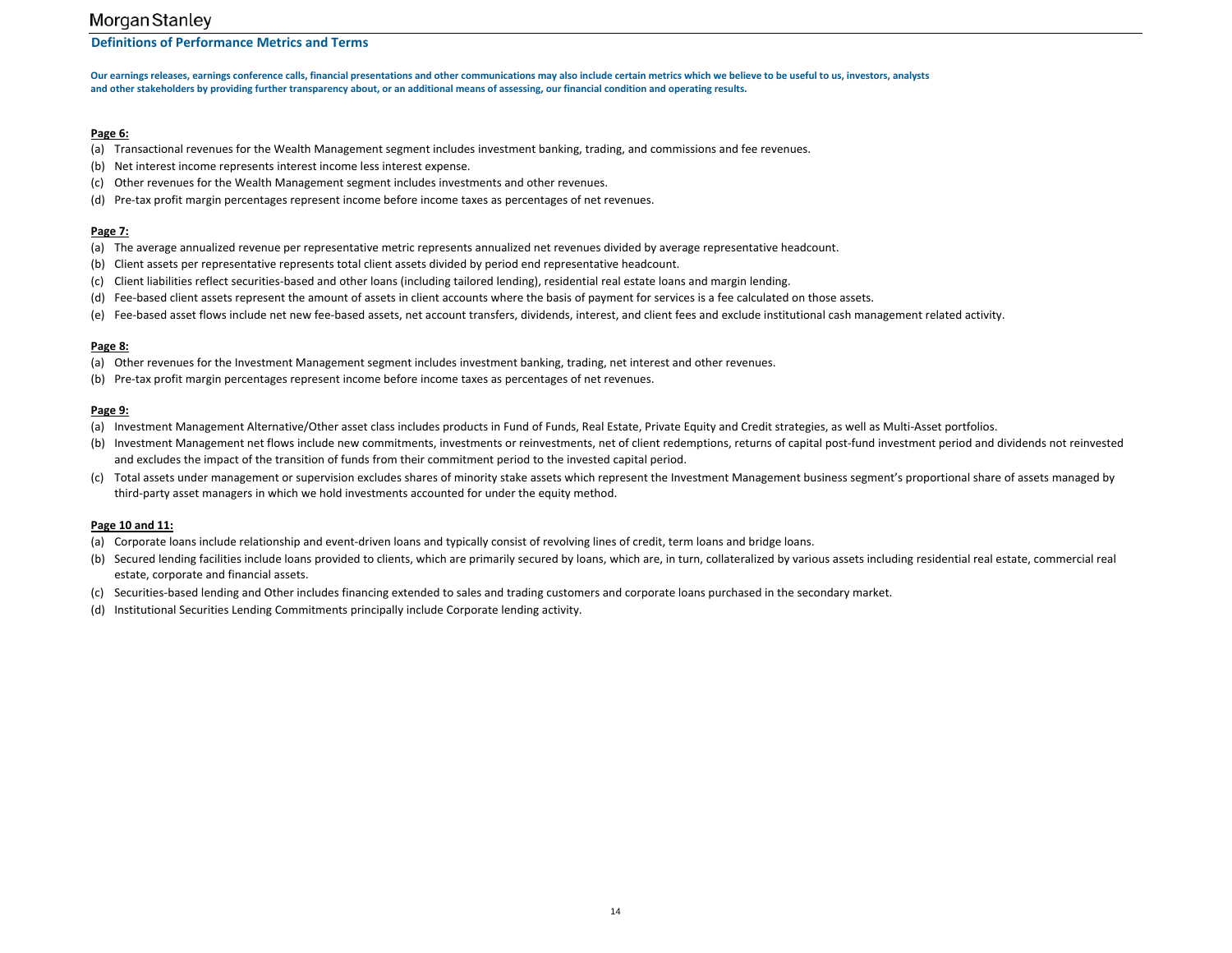**Supplemental Quantitative Details and Calculations**

#### **Page 1:**

(1) The Firm non‐interest expenses by category are as follows:

|                                           |  | 3Q20  |   | 2Q20  |  | 3Q19  |  | 3Q20 YTD |  | 3Q19 YTD |  |
|-------------------------------------------|--|-------|---|-------|--|-------|--|----------|--|----------|--|
| Compensation and benefits                 |  | 5,086 | s | 6,035 |  | 4,427 |  | 15,404   |  | 13,609   |  |
| Non-compensation expenses:                |  |       |   |       |  |       |  |          |  |          |  |
| Brokerage, clearing and exchange fees     |  | 697   |   | 716   |  | 637   |  | 2.153    |  | 1,860    |  |
| Information processing and communications |  | 616   |   | 589   |  | 557   |  | 1.768    |  | 1,627    |  |
| Professional services                     |  | 542   |   | 535   |  | 531   |  | 1,526    |  | 1,582    |  |
| Occupancy and equipment                   |  | 373   |   | 365   |  | 353   |  | 1,103    |  | 1,053    |  |
| Marketing and business development        |  | 78    |   | 63    |  | 157   |  | 273      |  | 460      |  |
| Other                                     |  | 778   |   | 756   |  | 660   |  | 2,343    |  | 1,803    |  |
| Total non-compensation expenses           |  | 3.084 |   | 3.024 |  | 2,895 |  | 9,166    |  | 8,385    |  |
| Total non-interest expenses               |  | 8.170 |   | 9,059 |  | 7,322 |  | 24,570   |  | 21,994   |  |
|                                           |  |       |   |       |  |       |  |          |  |          |  |

#### **Page 2:**

(1) The third quarter ended September 30, 2020 included intermittent net discrete tax benefits of \$113 million, primarily associated with the remeasurement of reserves and related interest in connection with closures of au certain tax jurisdictions. The second quarter ended June 30, 2020 included intermittent net discrete tax expenses of \$134 million, principally associated with the remeasurement of reserves related to a foreign tax matter. quarter ended September 30, 2019 included intermittent net discrete tax benefits of \$89 million, primarily associated with the filing of the 2018 federal tax return and the remeasurement of reserves and related interest. T months ended September 30, 2019 included intermittent net discrete tax benefits of \$190 million, primarily associated with the remeasurement of reserves and related interest.

The following sets forth the impact of the intermittent net discrete tax items to earnings per diluted share, return on average common equity and return on average tangible common equity (which are excluded):

|                                                 | 3Q20 |       | 2Q20 |        | 3Q19 |      | 3020 YTD |          | 3019 YTD |      |
|-------------------------------------------------|------|-------|------|--------|------|------|----------|----------|----------|------|
| Earnings per diluted share impact               |      | 0.07  |      | (0.08) |      | 0.06 |          | 0.00     |          | 0.12 |
| Return on average common equity impact          |      | 0.6 % |      | (0.7)% |      | 0.5% |          | $0.1 \%$ |          | 0.3% |
| Return on average tangible common equity impact |      | 0.7%  |      | (0.8)% |      | 0.6% |          | 0.1%     |          | 0.4% |

(2) The income tax consequences related to employee share‐based payments, which are recurring‐type discrete tax items, are recognized in Provision for income taxes in the consolidated income statement, and may be either a benefit or a provision. Conversion of employee share-based awards to Firm shares will primarily occur in the first quarter of each year. The impacts of recognizing excess tax benefits upon conversion of awards, are as foll 3Q20 YTD \$94 million and 3Q19 YTD \$127 million. The impact of intermittent net discrete tax provisions and benefits reflected above do not include the recurring-type discrete tax benefits related to employee share‐based payments as we anticipate conversion activity each year.

#### **Page 3:**

- (1) Includes loans held for investment (net of allowance), loans held for sale and also includes loans at fair value which are included in Trading assets on the balance sheet.
- (2) Beginning in the quarter ended March 31, 2020, the internal measure of liquidity was changed from Global Liquidity Reserve to Liquidity Resources to be more aligned with the current regulatory definition HQLA. Septembe 2019 has been recast.
- (3) As of September 30, 2020, June 30, 2020 and September 30, 2019, the U.S. Bank investment securities portfolio included held to maturity investment securities of \$28.2 billion, \$28.5 billion and \$26.7 billion, respectiv

#### **Page 4:**

(1) Based on a Federal Reserve interim final rule in effect until March 31, 2021, our supplementary leverage ratio (SLR) and supplementary leverage exposure, effective June 30, 2020, reflect the exclusion of U.S. Treasury and deposits at Federal Reserve Banks. The exclusion of these assets had the effect of improving our SLR by 0.9% as of September 30, 2020.

#### **Page 5:**

- (1) For the third quarter ended September 30, 2020, the Institutional Securities segment net income applicable to Morgan Stanley included intermittent net discrete tax benefits of \$115 million, primarily associated with the remeasurement of reserves and related interest in connection with closures of audits in certain tax jurisdictions. The second quarter ended June 30, 2020 included intermittent net discrete tax expenses of \$125 million, pri associated with the remeasurement of reserves related to a foreign tax matter. The quarter ended September 30, 2019 included intermittent net discrete tax benefits of \$67 million primarily associated with the filing of the federal tax return and the remeasurement of reserves and related interest. The nine months ended September 30, 2019 included intermittent net discrete tax benefits of \$168 million primarily associated with the remeasurement of reserves and related interest.
- (2) Institutional Securities average tangible common equity represents average common equity adjusted to exclude goodwill and intangible assets net of allowable mortgage servicing rights deduction. The adjustments are as f 3Q20: \$484mm; 2Q20: \$484mm; 3Q19: \$536mm; 3Q20 YTD: \$484mm; 3Q19 YTD: \$536mm

#### **Page 6:**

- (1) For the quarter and nine months ended September 30, 2019, the Wealth Management segment net income applicable to Morgan Stanley included intermittent net discrete tax benefits of \$13 million primarily associated with the filing of the 2018 federal tax return.
- (2) Wealth Management average tangible common equity represents average common equity adjusted to exclude goodwill and intangible assets net of allowable mortgage servicing rights deduction. The adjustments are as follows: 3Q20: \$7,802mm; 2Q20: \$7,802mm; 3Q19: \$8,088mm; 3Q20 YTD: \$7,802mm; 3Q19 YTD: \$8,088mm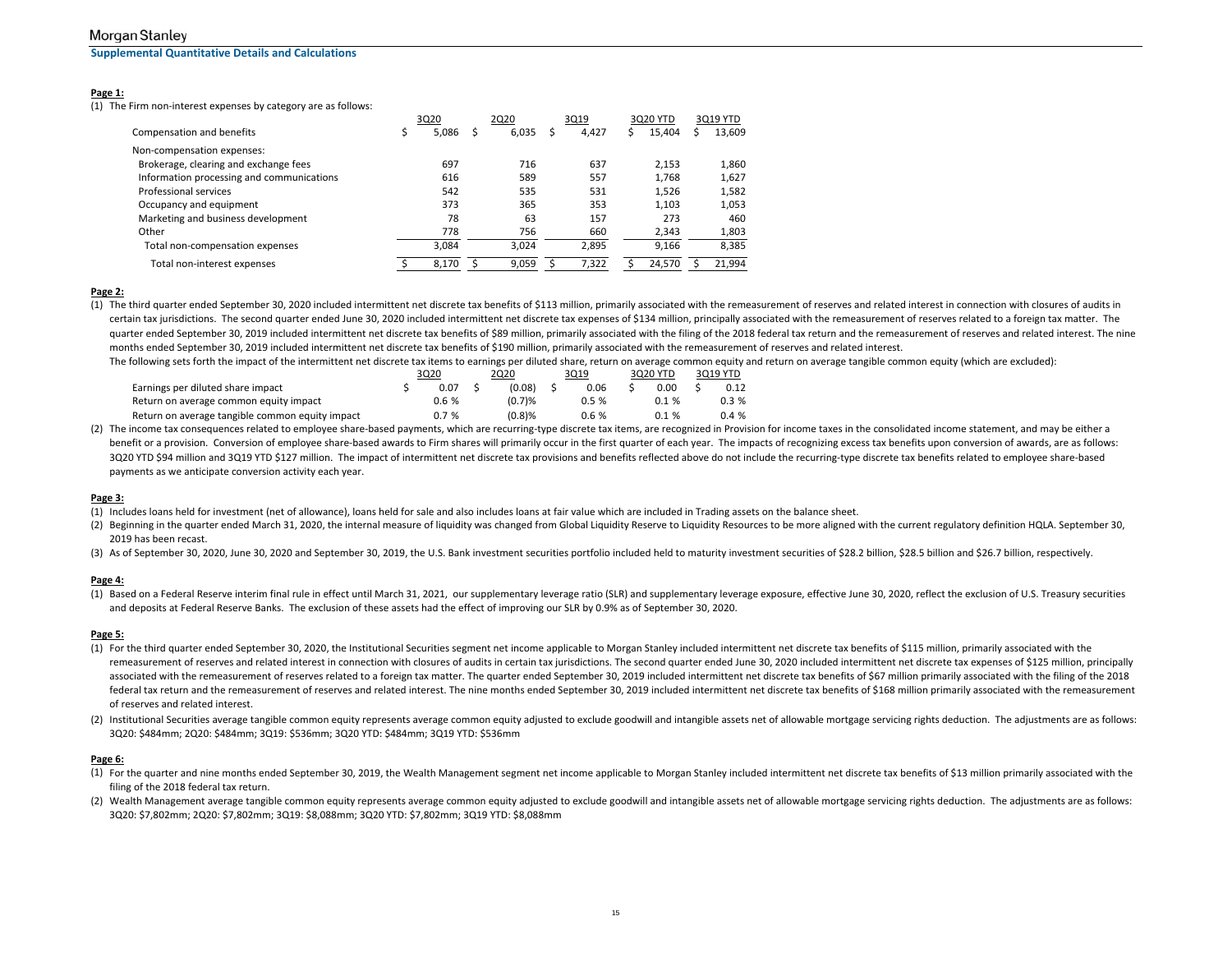**Supplemental Quantitative Details and Calculations**

#### **Page 8:**

- (1) Includes investment gains or losses for certain funds included in the Firm's consolidated financial statements for which the limited partnership interests in these gains or losses were reported in net income applicable nonredeemable noncontrolling interests.
- (2) For the quarter and nine months ended September 30, 2019, the Investment Management segment net income applicable to Morgan Stanley included intermittent net discrete tax benefits of \$9 million primarily associated with the filing of the 2018 federal tax return.
- (3) Investment Management average tangible common equity represents average common equity adjusted to exclude goodwill and intangible assets net of allowable mortgage servicing rights deduction. The adjustments are as follows: 3Q20: \$932mm; 2Q20: \$932mm; 3Q19: \$940mm; 3Q20 YTD: \$932mm; 3Q19 YTD: \$940mm

#### **Page 9:**

- (1) Net Flows by region for the quarters ended September 30, 2020, June 30, 2020 and September 30, 2019 were: North America: \$(3.5) billion, \$17.7 billion and \$6.4 billion International: \$16.0 billion, \$18.4 billion and \$6.9 billion
- (2) Assets under management or supervision by region for the quarters ended September 30, 2020, June 30, 2020 and September 30, 2019 were: North America: \$409 billion, \$397 billion and \$282 billion International: \$306 billion, \$268 billion and \$225 billion

#### **Page 10:**

(1) For the quarters ended September 30, 2020, June 30, 2020 and September 30, 2019, Investment Management reflected loan balances of \$568 million, \$522 million and \$43 million, respectively. No material lending commitments were recorded by Investment Management for the quarters ended September 30, 2020, June 30, 2020 and September 30, 2019, which was not included in the Consolidated Loans and Lending Committments balance.

#### **Page 11:**

(1) For the quarter ended September 30, 2020 the Allowance Rollforward for Loans and Lending Commitments is as follows:

|                                      | Institutional     |          | Wealth     | Total |    |       |  |
|--------------------------------------|-------------------|----------|------------|-------|----|-------|--|
|                                      | <b>Securities</b> |          | Management |       |    |       |  |
| Loans                                |                   |          |            |       |    |       |  |
| Allowance for Credit Losses (ACL)    |                   |          |            |       |    |       |  |
| Beginning Balance - June 30, 2020    | \$                | 756      | Ŝ          | 110   | Ś  | 866   |  |
| Net Charge Offs                      |                   | (23)     |            | (0)   |    | (23)  |  |
| Provision                            |                   | 66       |            | (3)   |    | 63    |  |
| Other                                |                   | 7        |            | 0     |    |       |  |
| Ending Balance - September 30, 2020  | Ś                 | 806      | \$         | 107   | \$ | 913   |  |
| <b>Lending Commitments</b>           |                   |          |            |       |    |       |  |
| Allowance for Credit Losses (ACL)    |                   |          |            |       |    |       |  |
| Beginning Balance - June 30, 2020    | \$                | 293      | Ŝ          | 4     | Ś  | 297   |  |
| Net Charge Offs                      |                   | $\Omega$ |            | 0     |    | 0     |  |
| Provision                            |                   | 47       |            | 1     |    | 48    |  |
| Other                                |                   | 2        |            | 0     |    | 2     |  |
| Ending Balance - September 30, 2020  | Ś                 | 342      | Ŝ.         | 5     | Ś  | 347   |  |
| <b>Loans and Lending Commitments</b> |                   |          |            |       |    |       |  |
| Allowance for Credit Losses (ACL)    |                   |          |            |       |    |       |  |
| Beginning Balance - June 30, 2020    | Ś                 | 1,049    | Ŝ          | 114   | Ś  | 1,163 |  |
| Net Charge Offs                      |                   | (23)     |            | (0)   |    | (23)  |  |
| Provision                            |                   | 113      |            | (2)   |    | 111   |  |
| Other                                |                   | 9        |            | 0     |    | 9     |  |
| Ending Balance - September 30, 2020  | Ś                 | 1,148    | Ś          | 112   | Ś  | 1,260 |  |

(2) The provision for credit losses associated with loans held for investment is reported in other revenues while the provision for credit losses related to lending commitments is reported in other expenses.